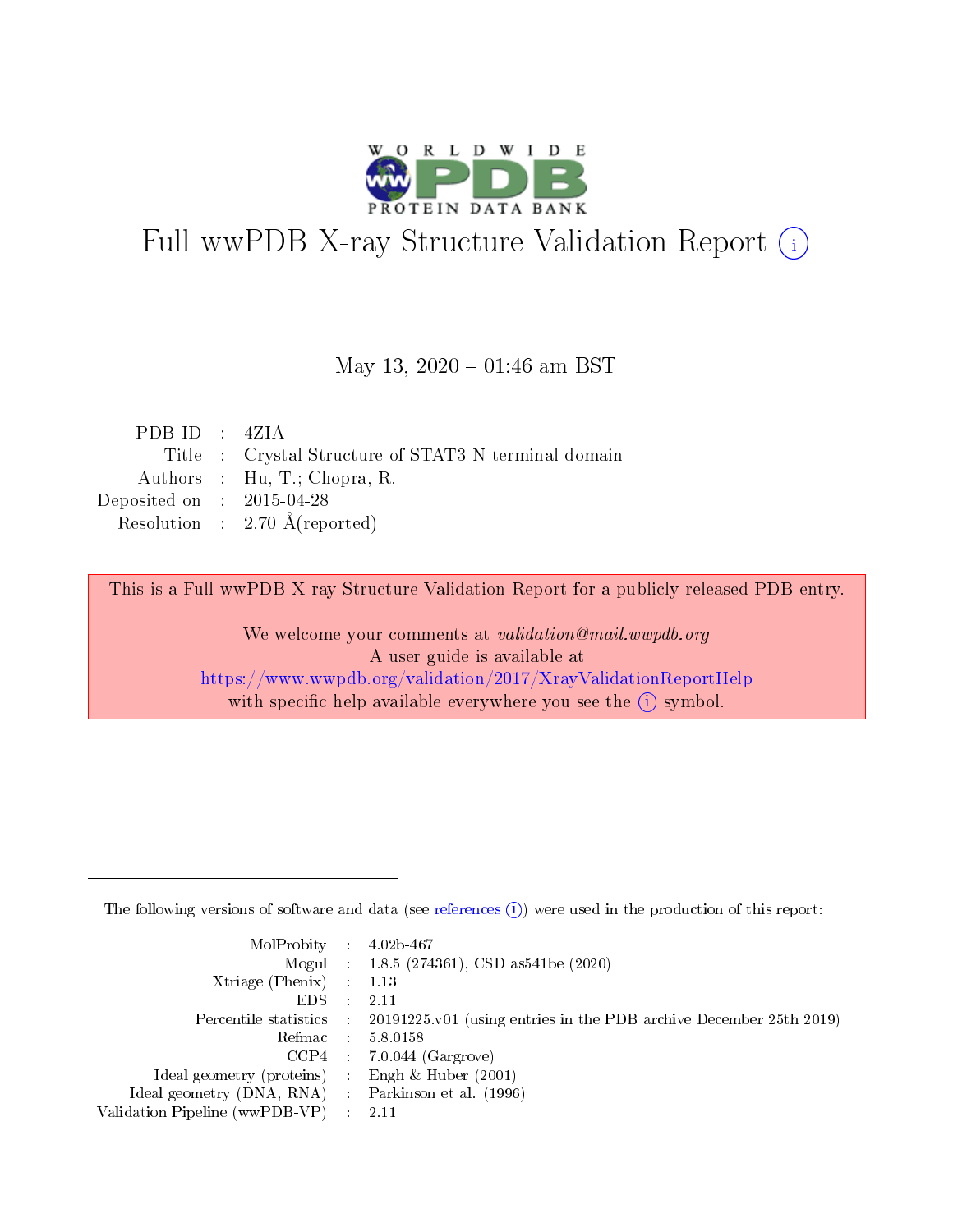# 1 [O](https://www.wwpdb.org/validation/2017/XrayValidationReportHelp#overall_quality)verall quality at a glance  $(i)$

The following experimental techniques were used to determine the structure: X-RAY DIFFRACTION

The reported resolution of this entry is 2.70 Å.

Percentile scores (ranging between 0-100) for global validation metrics of the entry are shown in the following graphic. The table shows the number of entries on which the scores are based.



| Metric                | Whole archive<br>$(\#\text{Entries})$ | Similar resolution<br>$(\#\text{Entries},\, \text{resolution}\; \text{range}(\textup{\AA}))$ |
|-----------------------|---------------------------------------|----------------------------------------------------------------------------------------------|
| $R_{free}$            | 130704                                | $2808(2.70-2.70)$                                                                            |
| Clashscore            | 141614                                | $3122(2.70-2.70)$                                                                            |
| Ramachandran outliers | 138981                                | $3069(2.70-2.70)$                                                                            |
| Sidechain outliers    | 138945                                | $3069(2.70-2.70)$                                                                            |
| RSRZ outliers         | 127900                                | $2737(2.70-2.70)$                                                                            |

The table below summarises the geometric issues observed across the polymeric chains and their fit to the electron density. The red, orange, yellow and green segments on the lower bar indicate the fraction of residues that contain outliers for  $>=3, 2, 1$  and 0 types of geometric quality criteria respectively. A grey segment represents the fraction of residues that are not modelled. The numeric value for each fraction is indicated below the corresponding segment, with a dot representing fractions  $\epsilon=5\%$  The upper red bar (where present) indicates the fraction of residues that have poor fit to the electron density. The numeric value is given above the bar.

| Mol | Chain  | Length | Quality of chain |                                                     |
|-----|--------|--------|------------------|-----------------------------------------------------|
|     | А      | 129    | 20/0<br>74%      | 20%<br>$\cdot$ $\cdot$                              |
|     | Β      | 129    | 7%<br>56%        | 40%<br>$\cdot$ $\cdot$                              |
|     | $\cap$ | 129    | 8%<br>43%        | 36%<br>19%                                          |
|     | D      | 129    | 20/0<br>76%      | 21%<br>$\bullet\hspace{0.4mm}\bullet\hspace{0.4mm}$ |
|     | E      | 129    | 6%<br>67%        | $.5\%$<br>26%                                       |

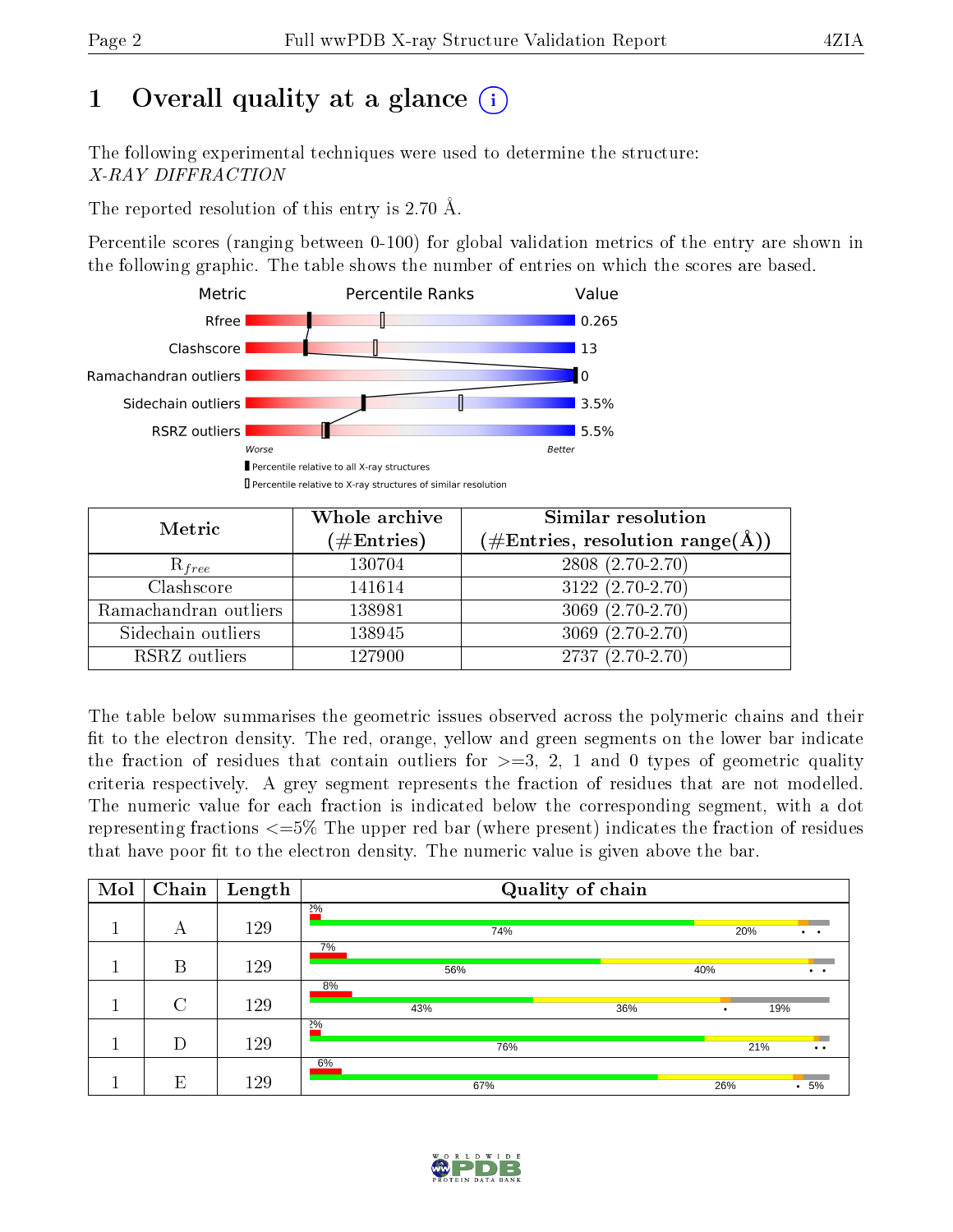# 2 Entry composition (i)

There are 5 unique types of molecules in this entry. The entry contains 5149 atoms, of which 0 are hydrogens and 0 are deuteriums.

In the tables below, the ZeroOcc column contains the number of atoms modelled with zero occupancy, the AltConf column contains the number of residues with at least one atom in alternate conformation and the Trace column contains the number of residues modelled with at most 2 atoms.

| Mol | Chain | Residues | Atoms |               |     |                    |    | ZeroOcc  | AltConf  | <b>Trace</b> |
|-----|-------|----------|-------|---------------|-----|--------------------|----|----------|----------|--------------|
|     |       | 124      | Total | ( )           |     |                    | S  |          |          |              |
|     | А     |          | 1046  | 665           | 186 | 192                | -3 | 0        | 0        |              |
|     | В     | 124      | Total | $\mathcal{C}$ | Ν   | $\left( \ \right)$ | S  | $\theta$ | $\theta$ |              |
|     |       |          | 1046  | 665           | 186 | 192                | -3 |          |          |              |
|     | C     | 104      | Total | C             | N   | $\left( \ \right)$ | S  | 0        | 0        |              |
|     |       |          | 893   | 571           | 159 | 160                | 3  |          |          |              |
|     |       | 126      | Total | C             | N   | $^{\rm ()}$        | S  |          | 0        |              |
|     |       |          | 1057  | 672           | 188 | 194                | 3  | 0        |          |              |
|     |       |          | Total | $\mathcal{C}$ | N   | $^{\rm ()}$        | S  |          | 0        |              |
| Е   | 123   | 1039     | 662   | 184           | 190 | 3                  |    |          |          |              |

Molecule 1 is a protein called Signal transducer and activator of transcription 3.

There are 20 discrepancies between the modelled and reference sequences:

| Chain            | Residue        | Modelled   | Actual | Comment        | Reference         |
|------------------|----------------|------------|--------|----------------|-------------------|
| А                | $-1$           | GLY        |        | expression tag | <b>UNP P42227</b> |
| A                | $\theta$       | <b>PRO</b> |        | expression tag | <b>UNP P42227</b> |
| A                | $\mathbf{1}$   | GLY        |        | expression tag | <b>UNP P42227</b> |
| А                | $\overline{2}$ | <b>SER</b> |        | expression tag | <b>UNP P42227</b> |
| B                | $-1$           | <b>GLY</b> |        | expression tag | <b>UNP P42227</b> |
| $\boldsymbol{B}$ | $\overline{0}$ | PRO        |        | expression tag | <b>UNP P42227</b> |
| $\boldsymbol{B}$ | 1              | <b>GLY</b> |        | expression tag | <b>UNP P42227</b> |
| B                | $\overline{2}$ | <b>SER</b> |        | expression tag | <b>UNP P42227</b> |
| $\mathcal{C}$    | $-1$           | <b>GLY</b> |        | expression tag | <b>UNP P42227</b> |
| $\mathcal{C}$    | $\theta$       | <b>PRO</b> |        | expression tag | <b>UNP P42227</b> |
| $\rm C$          | $\mathbf{1}$   | GLY        |        | expression tag | <b>UNP P42227</b> |
| $\mathcal{C}$    | $\overline{2}$ | <b>SER</b> |        | expression tag | <b>UNP P42227</b> |
| D                | $-1$           | <b>GLY</b> |        | expression tag | <b>UNP P42227</b> |
| D                | $\theta$       | <b>PRO</b> |        | expression tag | <b>UNP P42227</b> |
| D                | 1              | <b>GLY</b> |        | expression tag | <b>UNP P42227</b> |
| D                | $\overline{2}$ | <b>SER</b> |        | expression tag | <b>UNP P42227</b> |
| E                | $-1$           | GLY        |        | expression tag | <b>UNP P42227</b> |
| E                | $\theta$       | <b>PRO</b> |        | expression tag | <b>UNP P42227</b> |
| E                |                | <b>GLY</b> |        | expression tag | <b>UNP P42227</b> |

Continued on next page...

D W I D E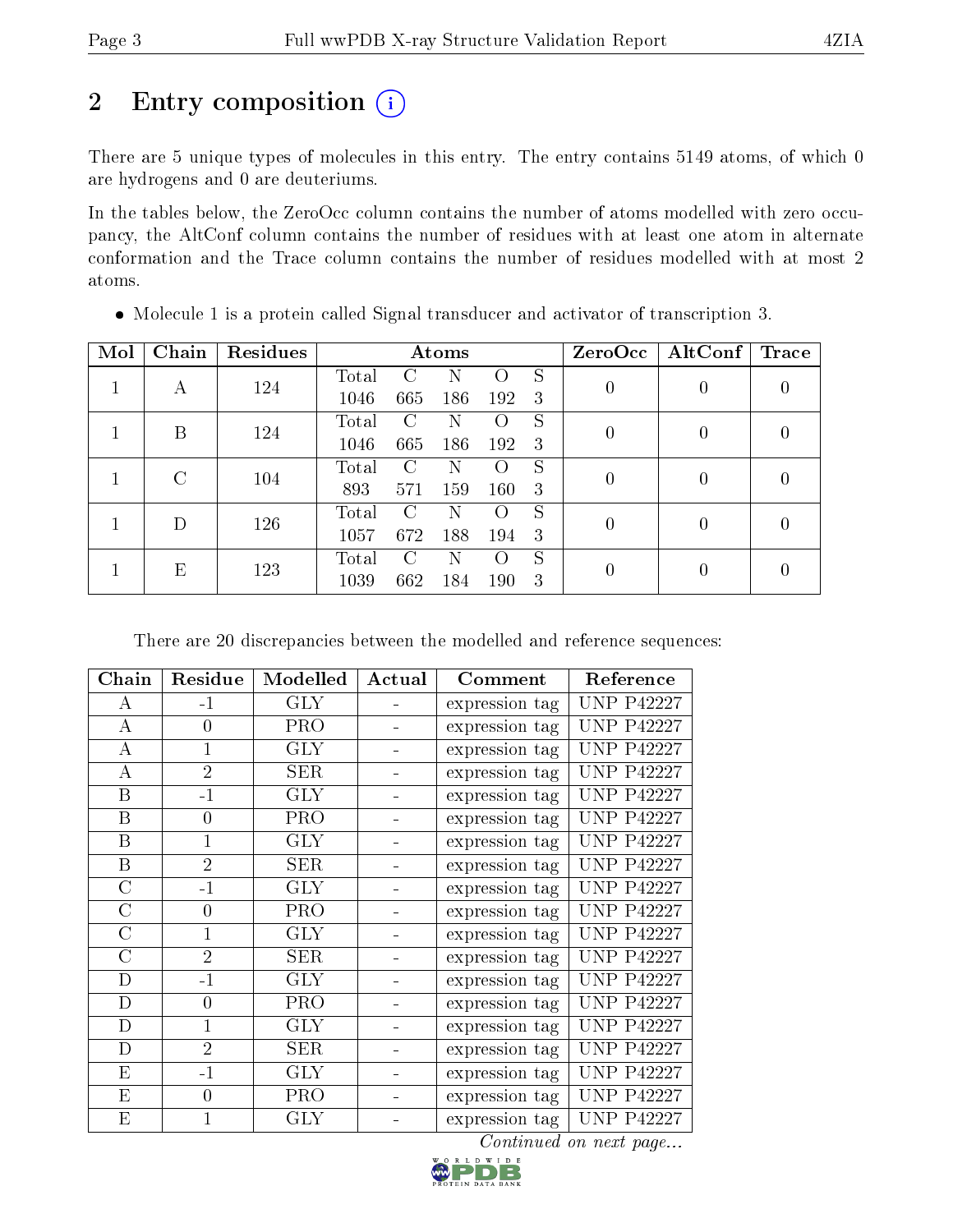|  | Chain   Residue   Modelled   Actual | Comment                           | Reference |
|--|-------------------------------------|-----------------------------------|-----------|
|  | SER                                 | $\pm$ expression tag   UNP P42227 |           |

Molecule 2 is NICKEL (II) ION (three-letter code: NI) (formula: Ni).

|  | Mol   Chain   Residues | Atoms <b>A</b> | $\mid$ ZeroOcc $\mid$ AltConf $\mid$ |  |
|--|------------------------|----------------|--------------------------------------|--|
|  |                        | Total          |                                      |  |

 $\bullet$  Molecule 3 is FORMIC ACID (three-letter code: FMT) (formula:  $\rm CH_2O_2).$ 



|  | $\text{Mol}$   Chain   Residues | Atoms              |  |  | $ZeroOcc \mid AltConf$ |  |
|--|---------------------------------|--------------------|--|--|------------------------|--|
|  |                                 | $\mathrm{Total}$ C |  |  |                        |  |

Molecule 4 is MAGNESIUM ION (three-letter code: MG) (formula: Mg).

|  | $Mol$   Chain   Residues | Atoms | ZeroOcc   AltConf |  |
|--|--------------------------|-------|-------------------|--|
|  |                          | Total |                   |  |

Molecule 5 is water.

| Mol | Chain   Residues | Atoms | ZeroOcc   AltConf |  |
|-----|------------------|-------|-------------------|--|
|     |                  | Total |                   |  |

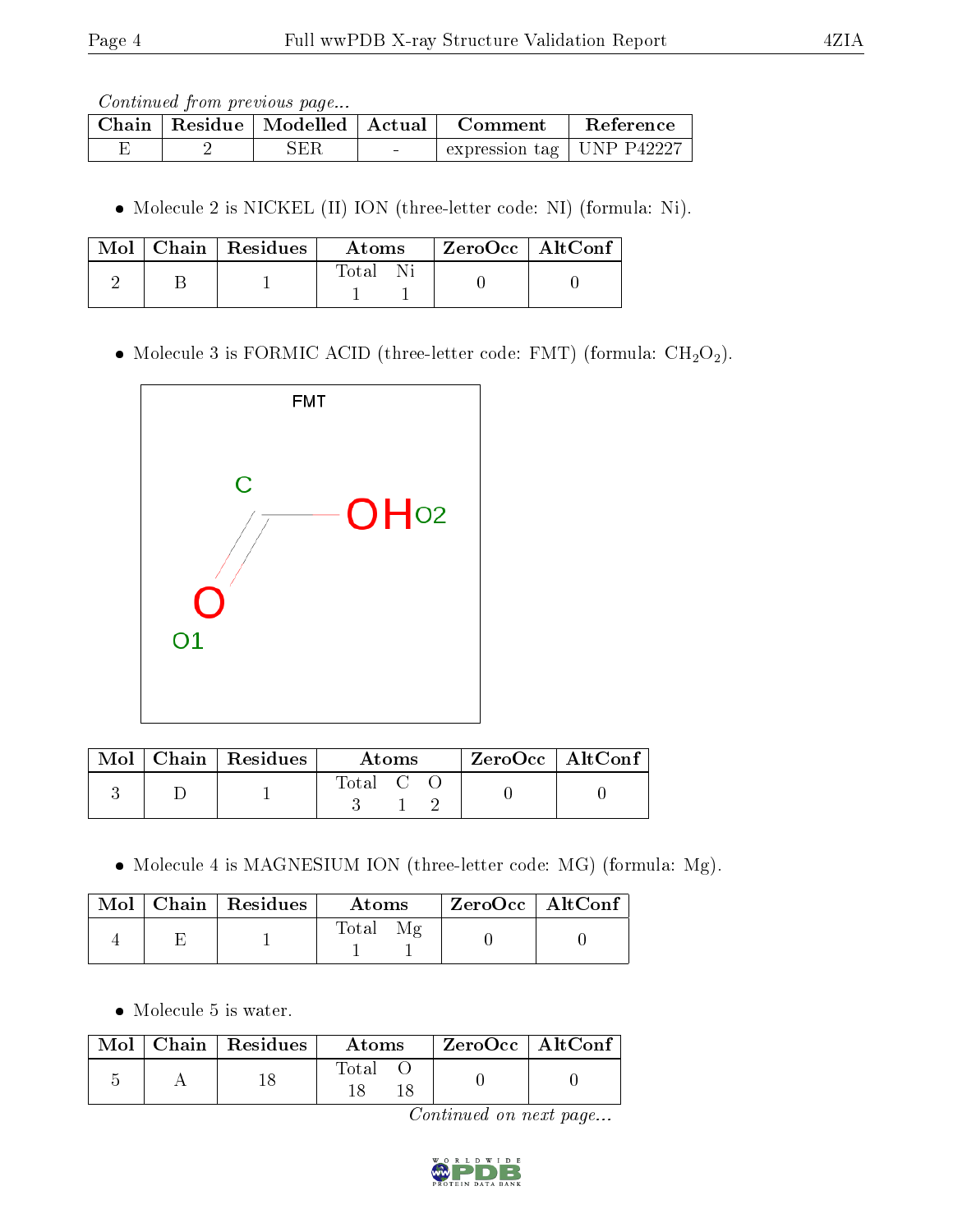Continued from previous page...

|   |        | $Mol$   Chain   Residues | Atoms                           | $ZeroOcc \   \ AltConf$ |
|---|--------|--------------------------|---------------------------------|-------------------------|
| 5 |        |                          | Total O<br>11<br>11             |                         |
| 5 | $\cap$ | 12                       | Total<br>$\bigcirc$<br>12<br>12 |                         |
| 5 |        | 22                       | Total<br>22<br>22               |                         |

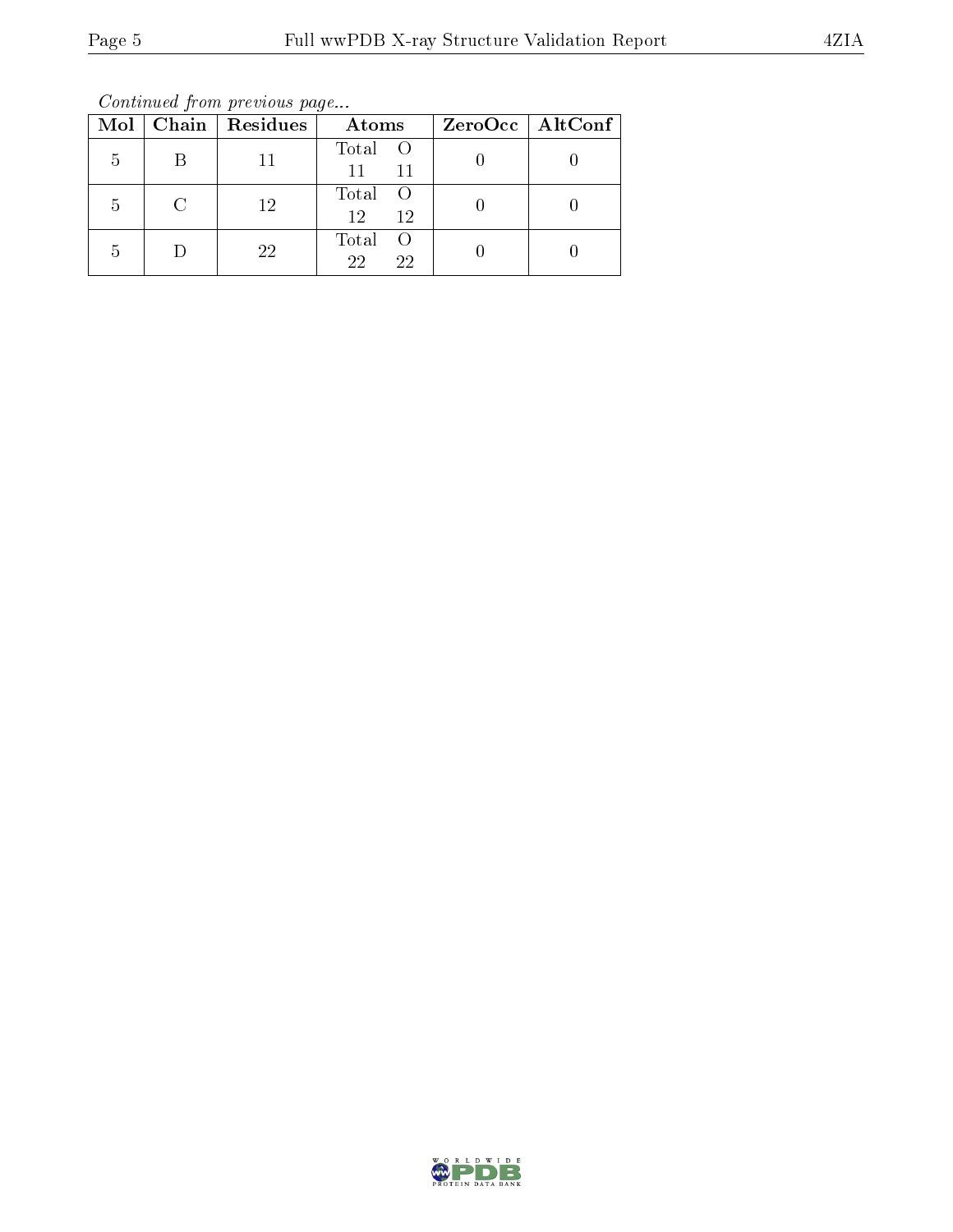## 3 Residue-property plots  $(i)$

These plots are drawn for all protein, RNA and DNA chains in the entry. The first graphic for a chain summarises the proportions of the various outlier classes displayed in the second graphic. The second graphic shows the sequence view annotated by issues in geometry and electron density. Residues are color-coded according to the number of geometric quality criteria for which they contain at least one outlier: green  $= 0$ , yellow  $= 1$ , orange  $= 2$  and red  $= 3$  or more. A red dot above a residue indicates a poor fit to the electron density ( $\text{RSRZ} > 2$ ). Stretches of 2 or more consecutive residues without any outlier are shown as a green connector. Residues present in the sample, but not in the model, are shown in grey.

- Chain A: 74% 20%  $\bullet$   $\bullet$  $\frac{1}{117}$ **A120** C108 E112  $124$ ge<mark>r gelyn</mark>  $\frac{1}{2}$ 비  $\frac{12}{11}$ E16  $\Xi$  $\frac{8}{11}$  $\frac{22}{2}$  $\frac{32}{2}$ ឌួ  $\frac{134}{2}$  $\frac{35}{4}$ P36  $\frac{1}{2}$ I38  $\frac{8}{2}$ K49  $\frac{52}{2}$ L61  $\frac{8}{2}$ V77  $\frac{8}{1}$  $\frac{5}{2}$  $\frac{80}{2}$  $\frac{1}{2}$ N82  $\frac{3}{2}$ R84 R85  $\Xi$ GLY GLY  $\mathbf{g}_\parallel$ L7 • Molecule 1: Signal transducer and activator of transcription 3 Chain B: 56% 40% and<br>Geland <mark>C</mark><br>Geland Bar •<br>12<br>13 **•**<br>"  $\frac{1}{2}$  $\frac{\bullet}{\frac{323}{25}}$  $\frac{1}{24}$  $\frac{1}{2}$ E1<br>E1 Y14  $\frac{8}{11}$ H19  $\frac{1}{25}$  $\frac{26}{1}$ E29  $\frac{8}{2}$  $\frac{1}{2}$  $\frac{32}{2}$  $\frac{33}{2}$  $\frac{134}{2}$ A35  $\frac{8}{2}$ W37 I38  $\frac{8}{2}$  $\frac{1}{2}$  $\frac{46}{4}$  $\frac{53}{4}$ L60 E63 I64 D65  $\frac{1}{2}$  $\frac{8}{20}$  $\frac{1}{\sqrt{2}}$  $F_1$  $\mathbb{E}$  $\mathbb{E}$ N76 Y79 L7  $\frac{8}{12}$  $\mathbf{P}$  $\frac{1}{21}$  $\frac{1}{41}$  $q124$  • E100 I101 A102 R103 I104 V105 A106 R107  $\frac{8}{108}$ E111 E112 S113 R114  $\frac{15}{11}$ L116 Q117 T118 A122 N82  $\frac{3}{2}$  $\frac{186}{181}$  $\frac{87}{2}$  $\frac{8}{2}$ Y94  $\frac{195}{2}$ E96  $\frac{168}{16}$ GLN GLY GLY • Molecule 1: Signal transducer and activator of transcription 3 Chain C: 43% 36% 19% e<br>GRY <mark>S</mark>el<br>GRY S<mark>8</mark>  $\frac{1}{2}$  $\frac{1}{13}$  $\frac{1}{2}$  $\frac{8}{23}$  $\frac{1}{24}$ GLN GLN LEU ASP THR ARG TYR LEU  $\Xi$  $\frac{9}{2}$  $525$ M28  $\frac{2}{2}$  $\frac{8}{1}$  $\frac{33}{2}$  $\frac{134}{2}$ A35 P36  $\frac{57}{2}$  $\frac{8}{13}$  $\frac{8}{2}$  $\frac{1}{2}$  $\frac{44}{4}$ Y45 A46 A47  $\frac{38}{5}$ K49  $\frac{152}{2}$  $\frac{153}{2}$  $\frac{1}{2}$  $\frac{55}{2}$  $\frac{8}{5}$  $\overline{q}$  $\frac{88}{1}$  $\frac{8}{2}$ R70  $\frac{2}{1}$ N82  $\frac{83}{2}$ E1 **R**107 W110 • **e**<br>E114 **e** •<br><mark>S</mark><br>Baae deeddaaa E100 I101 A102 R103 I104 V105 A106 C108 L109 E111 E112 S113 R84 R85 I86  $\frac{187}{2}$  $\frac{88}{2}$  $\frac{89}{2}$  $\frac{8}{2}$  $\frac{51}{2}$  $\frac{8}{2}$ R93 Y94 L95  $\frac{8}{2}$ K97  $\frac{8}{2}$  $\frac{99}{20}$ • Molecule 1: Signal transducer and activator of transcription 3 Chain D: 76% 21% G-1 • S2Q6L7Q8 **•**<br>B<sub>70</sub>  $24$  • L116  $\frac{117}{117}$ T121  $\frac{12}{11}$  $\frac{16}{11}$  $\frac{8}{1}$  $\frac{8}{2}$ A46  $\frac{53}{4}$ D65  $\frac{8}{5}$  $\overline{\text{g}}$ Y68  $\frac{8}{2}$  $\frac{1}{2}$  $E_1$ S75  $\frac{8}{10}$  $\frac{1}{2}$  $\frac{8}{1}$  $\frac{8}{12}$  $\frac{80}{2}$  $\frac{23}{2}$ I86 K87  $\frac{88}{2}$  $\frac{8}{5}$  $\frac{1}{2}$  $\frac{51}{2}$  $\frac{2}{3}$  $\Xi$ GLY GLY
- Molecule 1: Signal transducer and activator of transcription 3

• Molecule 1: Signal transducer and activator of transcription 3

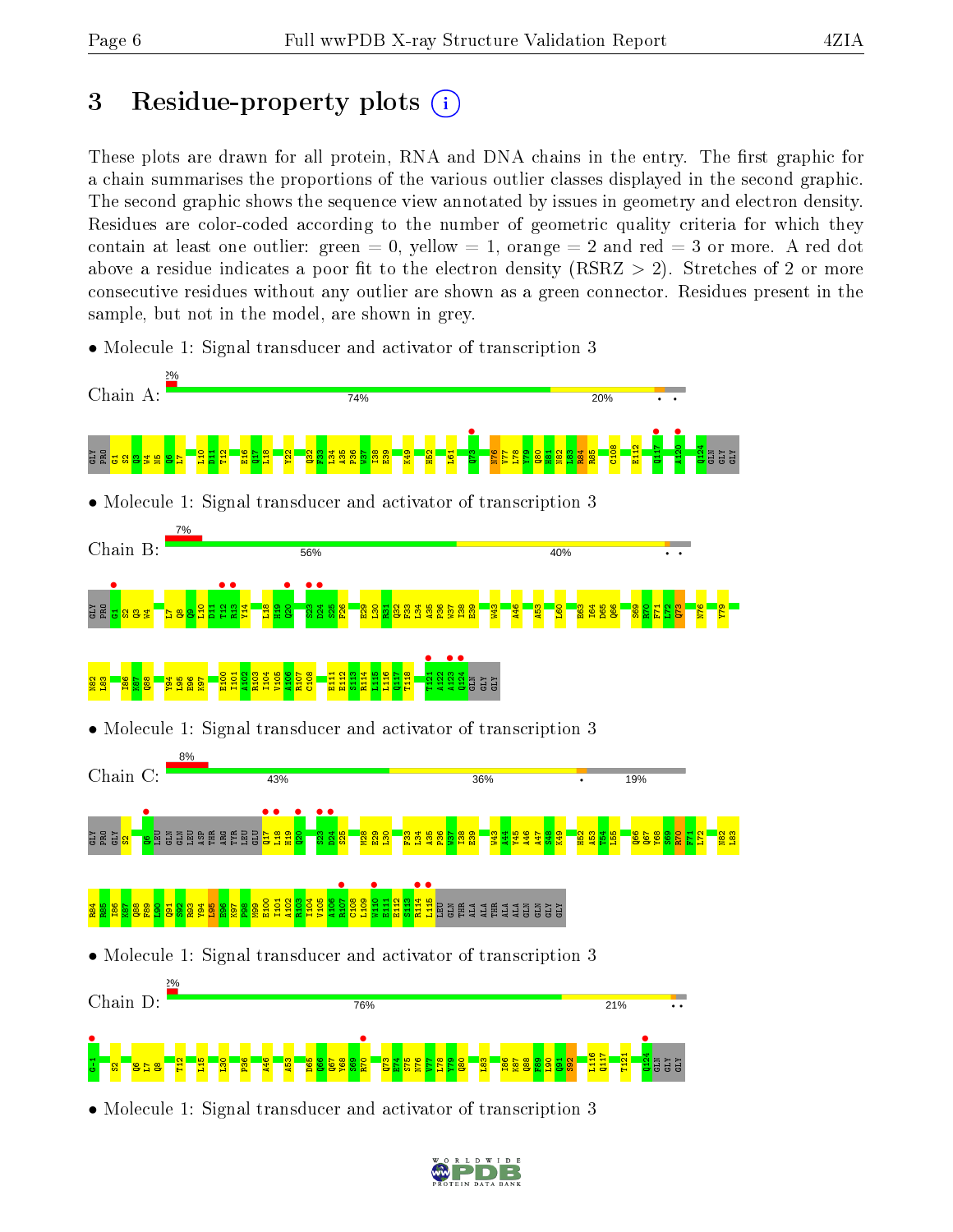

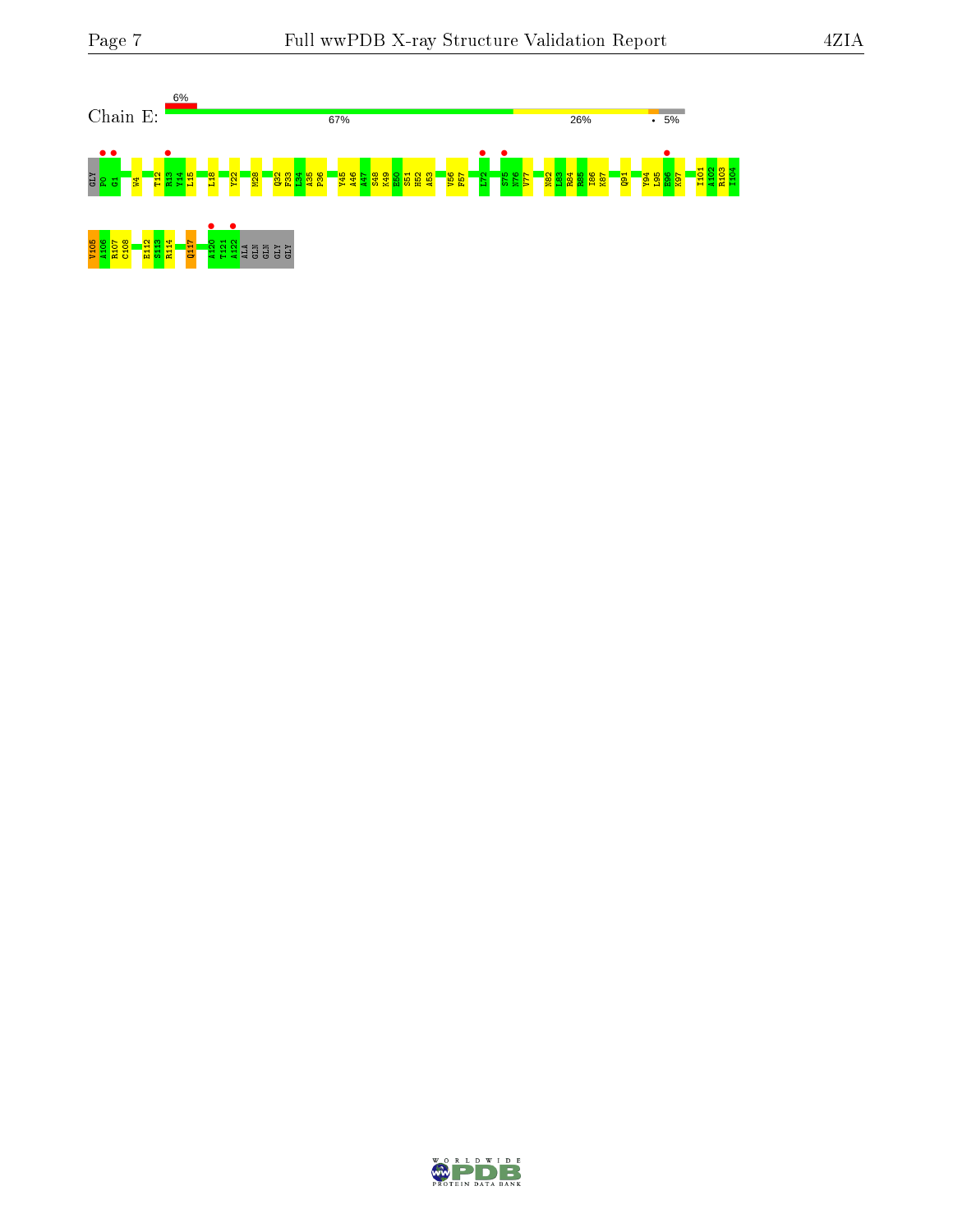## 4 Data and refinement statistics  $(i)$

| Property                                                                | Value                                               | Source     |
|-------------------------------------------------------------------------|-----------------------------------------------------|------------|
| Space group                                                             | P 41 2 2                                            | Depositor  |
| Cell constants                                                          | $109.01\text{\AA}$<br>154.30Å<br>$109.01\text{\AA}$ | Depositor  |
| a, b, c, $\alpha$ , $\beta$ , $\gamma$                                  | $90.00^\circ$<br>$90.00^\circ$<br>$90.00^\circ$     |            |
| Resolution $(A)$                                                        | $-2.70$<br>20.00                                    | Depositor  |
|                                                                         | $19.75 = 2.70$                                      | <b>EDS</b> |
| % Data completeness                                                     | $100.0 (20.00 - 2.70)$                              | Depositor  |
| (in resolution range)                                                   | $100.0 (19.75 - 2.70)$                              | <b>EDS</b> |
| $R_{merge}$                                                             | (Not available)                                     | Depositor  |
| $\mathrm{R}_{sym}$                                                      | 0.07                                                | Depositor  |
| $\langle I/\sigma(I) \rangle^{-1}$                                      | 4.97 (at $2.71\text{\AA}$ )                         | Xtriage    |
| Refinement program                                                      | <b>CNS</b>                                          | Depositor  |
|                                                                         | 0.236,<br>0.270                                     | Depositor  |
| $R, R_{free}$                                                           | $0.227$ ,<br>0.265                                  | DCC        |
| $R_{free}$ test set                                                     | 1329 reflections $(5.09\%)$                         | wwPDB-VP   |
| Wilson B-factor $(\AA^2)$                                               | 51.1                                                | Xtriage    |
| Anisotropy                                                              | 0.275                                               | Xtriage    |
| Bulk solvent $k_{sol}(\mathrm{e}/\mathrm{A}^3),\,B_{sol}(\mathrm{A}^2)$ | 0.33, 47.7                                          | <b>EDS</b> |
| L-test for twinning <sup>2</sup>                                        | $< L >$ = 0.47, $< L2$ > = 0.30                     | Xtriage    |
| Estimated twinning fraction                                             | No twinning to report.                              | Xtriage    |
| $F_o, F_c$ correlation                                                  | 0.93                                                | <b>EDS</b> |
| Total number of atoms                                                   | 5149                                                | wwPDB-VP   |
| Average B, all atoms $(A^2)$                                            | 59.0                                                | wwPDB-VP   |

Xtriage's analysis on translational NCS is as follows: The largest off-origin peak in the Patterson function is 16.06% of the height of the origin peak. No significant pseudotranslation is detected.

<sup>&</sup>lt;sup>2</sup>Theoretical values of  $\langle |L| \rangle$ ,  $\langle L^2 \rangle$  for acentric reflections are 0.5, 0.333 respectively for untwinned datasets, and 0.375, 0.2 for perfectly twinned datasets.



<span id="page-7-1"></span><span id="page-7-0"></span><sup>1</sup> Intensities estimated from amplitudes.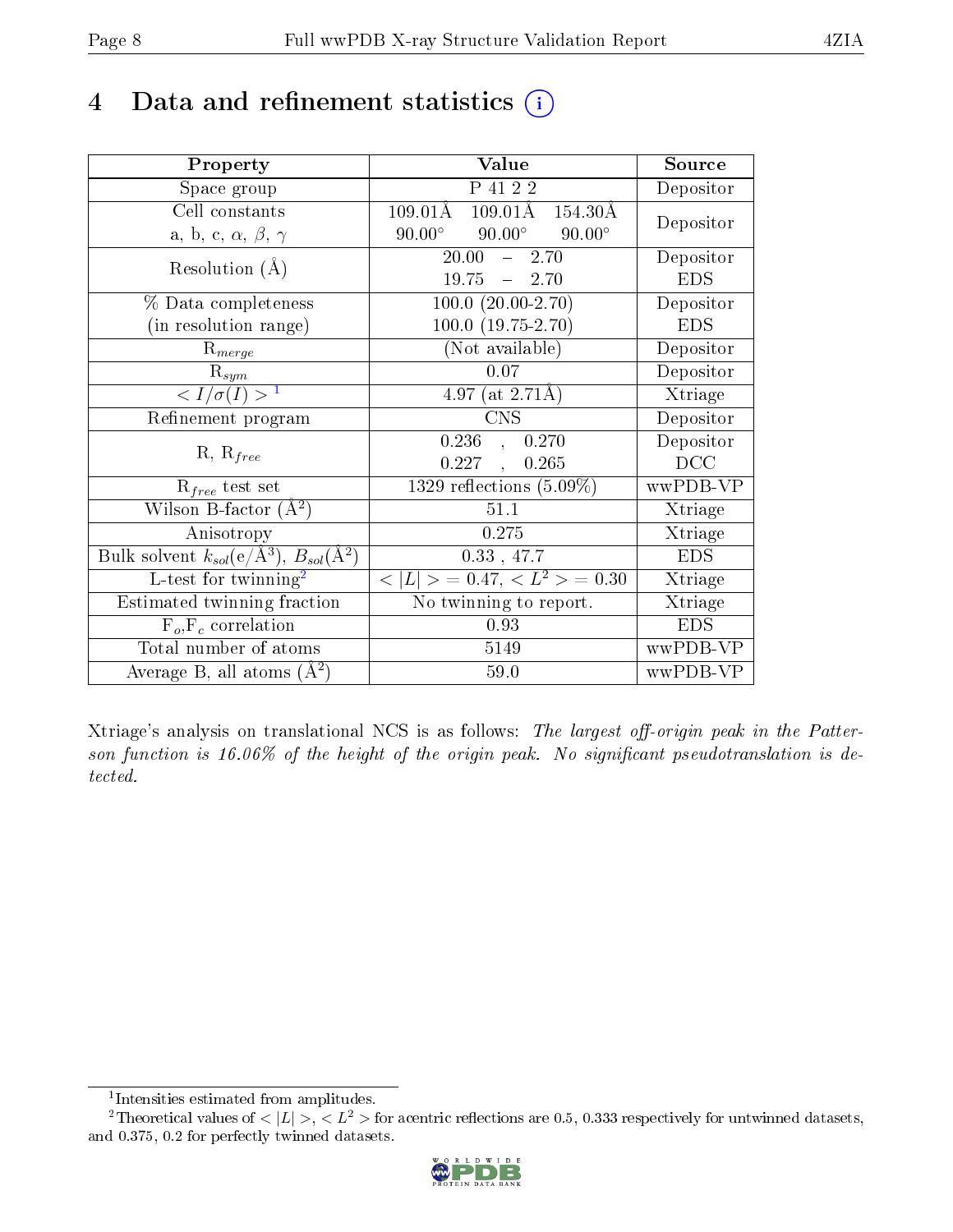# 5 Model quality  $(i)$

## 5.1 Standard geometry (i)

Bond lengths and bond angles in the following residue types are not validated in this section: NI, FMT, MG

The Z score for a bond length (or angle) is the number of standard deviations the observed value is removed from the expected value. A bond length (or angle) with  $|Z| > 5$  is considered an outlier worth inspection. RMSZ is the root-mean-square of all Z scores of the bond lengths (or angles).

| Mol          | Chain | Bond lengths |             | Bond angles |             |
|--------------|-------|--------------|-------------|-------------|-------------|
|              |       | RMSZ         | $\ Z\  > 5$ | RMSZ        | # $ Z  > 5$ |
| $\mathbf{1}$ | A     | 0.45         | 0/1071      | 0.58        | 0/1450      |
| $\mathbf{1}$ | В     | 0.49         | 0/1071      | 0.57        | 0/1450      |
| $\mathbf{1}$ | C     | 0.46         | 0/916       | 0.60        | 0/1237      |
| $\mathbf{1}$ | D     | 0.61         | 0/1083      | 0.58        | 0/1467      |
| 1            | E     | 0.41         | 0/1065      | 0.48        | /1442       |
| All          | All   | 0.49         | 0/5206      | 0.56        | 0/7046      |

Chiral center outliers are detected by calculating the chiral volume of a chiral center and verifying if the center is modelled as a planar moiety or with the opposite hand.A planarity outlier is detected by checking planarity of atoms in a peptide group, atoms in a mainchain group or atoms of a sidechain that are expected to be planar.

|  | $\mid$ Mol $\mid$ Chain $\mid$ #Chirality outliers $\mid$ #Planarity outliers $'$ |
|--|-----------------------------------------------------------------------------------|
|  |                                                                                   |

There are no bond length outliers.

There are no bond angle outliers.

There are no chirality outliers.

All (1) planarity outliers are listed below:

|  |  | $\mid$ Mol $\mid$ Chain $\mid$ Res $\mid$ Type $\mid$ Group |
|--|--|-------------------------------------------------------------|
|  |  | TYR Sidechain                                               |

### 5.2 Too-close contacts  $\binom{1}{1}$

In the following table, the Non-H and H(model) columns list the number of non-hydrogen atoms and hydrogen atoms in the chain respectively. The H(added) column lists the number of hydrogen atoms added and optimized by MolProbity. The Clashes column lists the number of clashes within the asymmetric unit, whereas Symm-Clashes lists symmetry related clashes.

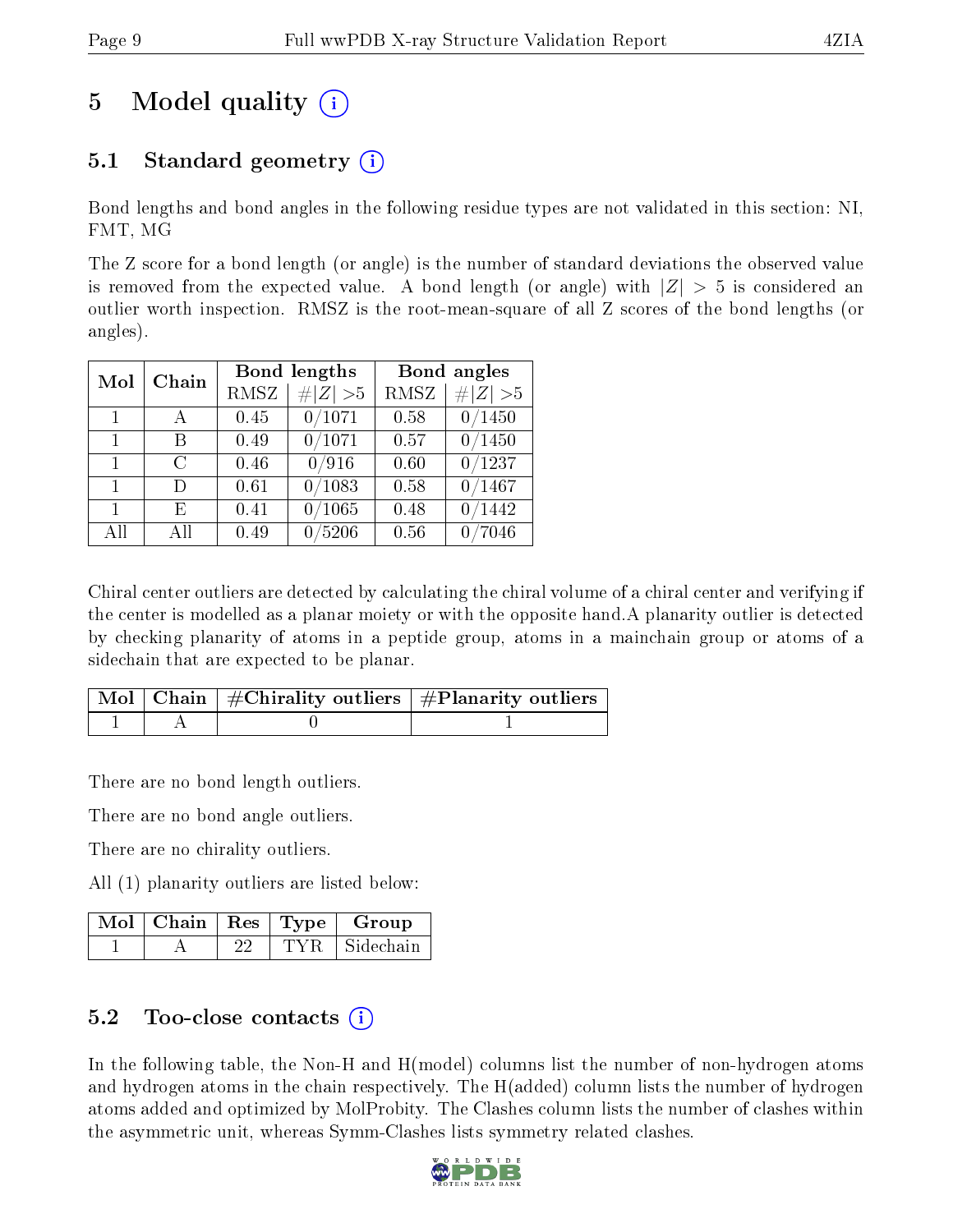| Mol            | Chain         | Non-H | H (model)        | H(added) | <b>Clashes</b> | Symm-Clashes     |
|----------------|---------------|-------|------------------|----------|----------------|------------------|
|                |               | 1046  | 0                | 1016     | 16             |                  |
|                | В             | 1046  | $\left( \right)$ | 1016     | 47             |                  |
|                | $\mathcal{C}$ | 893   | $\left( \right)$ | 860      | 34             |                  |
|                | D             | 1057  | $\theta$         | 1026     | 18             | 0                |
|                | Ε             | 1039  | $\theta$         | 1010     | 29             | 0                |
| $\overline{2}$ | Β             |       | 0                |          | 0              | 0                |
| 3              | D             | 3     | $\theta$         |          | 0              | 0                |
| 4              | E             |       | 0                |          | 0              | 0                |
| 5              | А             | 18    | 0                |          | 0              | $\left( \right)$ |
| $\overline{5}$ | В             | 11    | $\Omega$         |          |                | $\theta$         |
| 5              | $\mathcal{C}$ | 12    | 0                |          | $\overline{2}$ | $\Omega$         |
| 5              | D             | 22    | 0                |          | $\overline{2}$ | 0                |
| All            | All           | 5149  |                  | 4929     | 134            | $\overline{2}$   |

The all-atom clashscore is defined as the number of clashes found per 1000 atoms (including hydrogen atoms). The all-atom clashscore for this structure is 13.

All (134) close contacts within the same asymmetric unit are listed below, sorted by their clash magnitude.

| Atom-1                      | Atom-2                              | Interatomic    | Clash         |
|-----------------------------|-------------------------------------|----------------|---------------|
|                             |                                     | distance $(A)$ | overlap $(A)$ |
| 1:B:118:THR:HG22            | 1:E:48:SER:HA                       | 1.31           | 1.08          |
| 1: B:97: LYS: HG2           | 1: B: 100: GLU: HG2                 | 1.22           | 1.06          |
| 1: B:97: LYS: HG2           | 1:B:100:GLU:CG                      | 2.02           | 0.90          |
| 1:B:29:GLU:HG2              | 1:B:82:ASN:HD22                     | 1.46           | 0.80          |
| $1:C:70:ARG:H\overline{D3}$ | 5:C:207:HOH:O                       | 1.85           | 0.77          |
| 1: A: 4: TRP: HE1           | 1: A:32: GLN: HE21                  | 1.35           | 0.74          |
| 1: E: 4: TRP: NE1           | 1:E:32:GLN:HG3                      | 2.03           | 0.73          |
| 1:A:82:ASN:HD22             | 1: A:85: ARG:HH12                   | 1.36           | 0.72          |
| 1:B:101:ILE:O               | 1:B:105:VAL:HG12                    | 1.95           | 0.67          |
| 1:C:18:LEU:O                | 1:C:18:LEU:HD13                     | 1.94           | 0.67          |
| 1:C:83:LEU:HD23             | 1:C:86:ILE:HD12                     | 1.78           | 0.66          |
| 1:C:30:LEU:HD13             | 1:C:86:ILE:HG21                     | 1.77           | 0.65          |
| 1:B:107:ARG:HD3             | 1: E: 107: ARG: NH2                 | 2.12           | 0.65          |
| 1:C:84:ARG:O                | 1: C:88: GLN: HG3                   | 1.96           | 0.65          |
| 1: B:95: LEU:O              | 1:B:95:LEU:HD13                     | 1.97           | 0.65          |
| 1:E:101:ILE:O               | 1:E:105:VAL:HG12                    | 1.96           | 0.64          |
| 1: E: 57: PHE: HE1          | 1:E:95:LEU:HA                       | 1.63           | 0.62          |
| 1: E: 45: TYR: CZ           | 1: E:49: LYS: HG3                   | 2.35           | 0.62          |
| 1:B:30:LEU:HD13             | 1:B:86:ILE:HG21                     | 1.82           | 0.62          |
| 1: A: 10: LEU: HD12         | 1: A:18: LEU: HD22                  | 1.82           | 0.62          |
| 1:C:35:ALA:HB3              | 1: C: 36: PRO: HD3                  | 1.81           | $0.62\,$      |
| 1:A:82:ASN:ND2              | $1:A:85:A\overline{\text{RG:HH}12}$ | 1.96           | 0.62          |

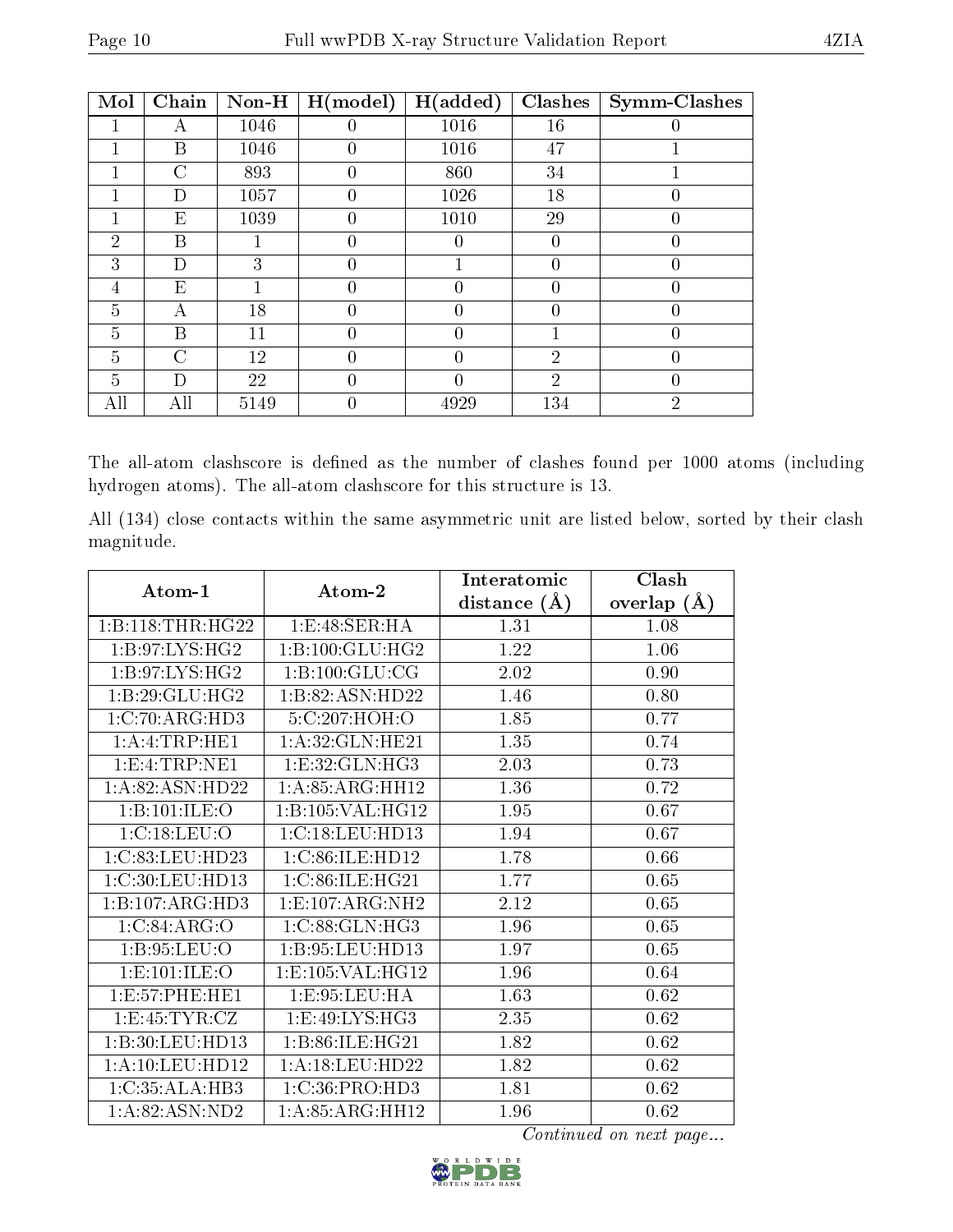| Continuea from previous page |                     | Clash<br>Interatomic |               |  |
|------------------------------|---------------------|----------------------|---------------|--|
| Atom-1                       | Atom-2              | distance $(A)$       | overlap $(A)$ |  |
| 1:C:83:LEU:HA                | 1:C:86:ILE:HD12     | 1.82                 | 0.61          |  |
| 1:C:94:TYR:CG                | 1:C:101:ILE:HB      | 2.37                 | 0.59          |  |
| 1:B:3:GLN:HG3                | 1:B:116:LEU:HD11    | 1.83                 | 0.59          |  |
| 1:C:91:GLN:HG2               | 5:C:206:HOH:O       | 2.01                 | 0.59          |  |
| 1:C:46:ALA:O                 | 1:C:53:ALA:HB2      | 2.03                 | 0.58          |  |
| 1:A:108:CYS:O                | 1: A:112: GLU:HG3   | 2.02                 | 0.58          |  |
| 1:B:46:ALA:O                 | 1:B:53:ALA:HB2      | 2.04                 | 0.58          |  |
| 1:B:10:LEU:HD23              | 1:B:14:TYR:HB3      | 1.86                 | 0.58          |  |
| 1:C:108:CYS:O                | 1:C:112:GLU:HB2     | 2.04                 | 0.58          |  |
| 1: E: 4: TRP: HE1            | 1:E:32:GLN:HG3      | 1.69                 | 0.58          |  |
| 1:A:77:VAL:HG11              | 1:B:18:LEU:HD23     | 1.86                 | 0.57          |  |
| 1:B:76:ASN:ND2               | 1: B:79: TYR: CD2   | 2.73                 | 0.57          |  |
| 1: B:94: TYR: CG             | 1:B:101:ILE:HB      | 2.39                 | 0.57          |  |
| 1:B:37:TRP:CD1               | 1: B:63: GLU: HG3   | 2.39                 | 0.57          |  |
| 1:B:34:LEU:O                 | 1:B:38:ILE:HG13     | 2.06                 | 0.56          |  |
| 1:E:114:ARG:O                | 1: E: 117: GLN: HG2 | 2.05                 | 0.56          |  |
| 1: E:46: ALA:O               | 1:E:53:ALA:HB2      | 2.06                 | 0.55          |  |
| 1:A:78:LEU:HB2               | 1:B:32:GLN:OE1      | 2.06                 | 0.55          |  |
| 1:A:7:LEU:HD11               | 1:A:112:GLU:HB3     | 1.89                 | 0.55          |  |
| 1:C:89:PHE:CZ                | 1:C:93:ARG:HD3      | 2.42                 | 0.55          |  |
| 1:C:91:GLN:O                 | 1:C:95:LEU:HB2      | 2.07                 | 0.54          |  |
| 1: B:118: THR:CG2            | 1: E:48: SER: HA    | 2.23                 | 0.54          |  |
| 1: E: 91: GLN: O             | 1:E:95:LEU:HB2      | 2.07                 | 0.54          |  |
| 1:B:107:ARG:HD3              | 1:E:107:ARG:HH21    | 1.71                 | 0.53          |  |
| 1:E:94:TYR:CG                | 1: E: 101: ILE: HB  | 2.43                 | 0.53          |  |
| 1: E: 22: TYR: CE2           | 1:E:28:MET:HE2      | 2.45                 | 0.52          |  |
| 1: D: 36: PRO: HD2           | 5:D:316:HOH:O       | 2.10                 | 0.52          |  |
| 1: B:96: GLU:O               | 1:B:96:GLU:HG2      | $2.09\,$             | 0.52          |  |
| 1:B:32:GLN:HG2               | 5:B:301:HOH:O       | 2.09                 | 0.51          |  |
| 1:E:52:HIS:O                 | 1:E:56:VAL:HG23     | 2.10                 | 0.51          |  |
| 1:C:82:ASN:O                 | 1:C:86:ILE:HG13     | 2.10                 | 0.51          |  |
| 1:E:35:ALA:HB3               | 1: E: 36: PRO: HD3  | 1.93                 | 0.51          |  |
| 1: D:30: LEU:HD13            | 1: D:86: ILE: HG21  | 1.93                 | 0.50          |  |
| 1: D: 117: GLN: HE21         | 1: D: 121: THR: CG2 | 2.23                 | 0.50          |  |
| 1:E:82:ASN:O                 | 1: E: 86: ILE: HG13 | 2.12                 | 0.50          |  |
| 1: D: 12: THR: HA            | 1: D: 15: LEU: HD12 | 1.94                 | 0.50          |  |
| 1: A:80: GLN:O               | 1: A:84: ARG:HB2    | 2.11                 | 0.49          |  |
| 1:B:2:SER:HB2                | 1:B:39:GLU:OE1      | 2.13                 | 0.49          |  |
| 1:B:83:LEU:HD23              | 1:B:86:ILE:HD12     | 1.95                 | 0.49          |  |
| 1: D: 2: SER: O              | 1: D:6: GLN: HG3    | 2.13                 | 0.49          |  |
| 1: D: 76: ASN:O              | 1: D:80: GLN: HG3   | 2.13                 | 0.49          |  |

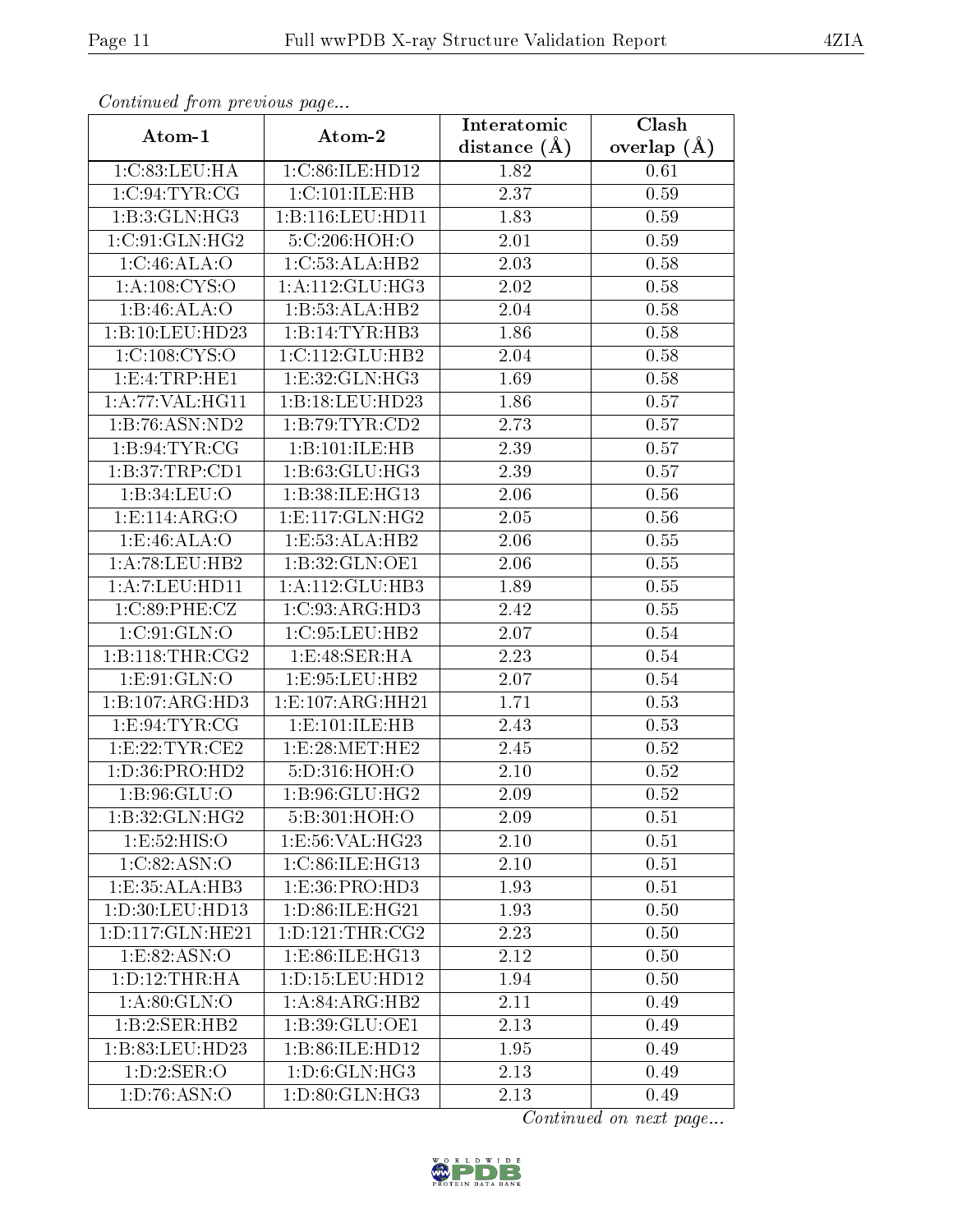| Communa from previous page |                      | Interatomic    | Clash           |  |
|----------------------------|----------------------|----------------|-----------------|--|
| Atom-1                     | Atom-2               | distance $(A)$ | overlap $(\AA)$ |  |
| 1:B:43:TRP:CE3             | 1:B:105:VAL:HG11     | 2.48           | 0.48            |  |
| 1:C:47:ALA:O               | 1:C:99:MET:HE2       | 2.14           | 0.48            |  |
| 1: D:46: ALA:O             | 1: D: 53: ALA: HB2   | 2.13           | 0.48            |  |
| 1:B:7:LEU:HD11             | 1:B:112:GLU:HB3      | 1.95           | 0.48            |  |
| 1:B:33:PHE:O               | 1:B:34:LEU:HD23      | 2.13           | 0.48            |  |
| 1: E: 57: PHE: CE1         | 1:E:95:LEU:HA        | 2.47           | 0.48            |  |
| 1:B:26:PHE:HD1             | 1:B:30:LEU:HD23      | 1.79           | 0.48            |  |
| 1: B:66: GLN:O             | 1:B:69:SER:HB3       | 2.14           | 0.48            |  |
| 1:B:103:ARG:O              | 1:B:107:ARG:HG3      | 2.14           | 0.48            |  |
| 1:C:68:TYR:O               | 1:C:72:LEU:HB2       | 2.14           | 0.48            |  |
| 1:B:30:LEU:HD11            | 1:B:60:LEU:HD11      | 1.95           | 0.47            |  |
| 1:B:104:ILE:HA             | 1:B:107:ARG:HD2      | 1.96           | 0.47            |  |
| 1:B:107:ARG:HH11           | 1: E: 107: ARG: HH21 | 1.62           | 0.47            |  |
| 1:B:34:LEU:HD11            | 1:B:64:ILE:HG13      | 1.96           | 0.47            |  |
| 1:C:30:LEU:HD13            | 1:C:86:ILE:CG2       | 2.45           | 0.47            |  |
| 1: D: 73: GLN: C           | 1:D:75:SER:H         | 2.19           | 0.47            |  |
| 1:B:114:ARG:O              | 1:B:118:THR:HG23     | 2.14           | 0.47            |  |
| 1:C:43:TRP:CD2             | 1:C:105:VAL:HG21     | 2.51           | 0.46            |  |
| 1:C:34:LEU:HG              | 1:C:67:GLN:NE2       | 2.30           | 0.46            |  |
| 1:C:114:ARG:C              | 1:C:115:LEU:HD12     | 2.35           | 0.46            |  |
| 1:B:35:ALA:HB3             | 1: B:36: PRO:HD3     | 1.98           | 0.46            |  |
| 1: D:88: GLN:O             | 1:D:92:SER:HB3       | 2.16           | 0.46            |  |
| 1: E: 4: TRP: HE1          | 1:E:32:GLN:HE21      | 1.64           | 0.46            |  |
| 1: B: 108: CYS:O           | 1:B:112:GLU:HG3      | 2.16           | $0.45\,$        |  |
| 1:C:19:HIS:ND1             | 1:C:19:HIS:O         | 2.50           | 0.45            |  |
| 1:D:65:ASP:OD1             | 1:D:87:LYS:NZ        | 2.49           | 0.45            |  |
| 1: E: 45: TYR: OH          | 1: E:49: LYS: HG3    | 2.17           | 0.45            |  |
| 1:A:76:ASN:O               | 1:A:80:GLN:HG3       | 2.17           | 0.45            |  |
| 1:B:4:TRP:O                | 1:B:8:GLN:HG3        | 2.17           | 0.45            |  |
| 1:C:49:LYS:HB2             | 1:C:52:HIS:HB3       | 1.99           | 0.45            |  |
| 1:C:94:TYR:OH              | 1:C:104:ILE:HD12     | 2.17           | 0.45            |  |
| 1:C:94:TYR:CD1             | 1:C:101:ILE:HB       | 2.52           | 0.45            |  |
| 1:B:111:GLU:OE2            | 1: E: 103: ARG: HD2  | 2.17           | 0.45            |  |
| 1:B:94:TYR:CD2             | 1:B:101:ILE:HB       | 2.51           | 0.44            |  |
| 1:C:105:VAL:O              | 1:C:109:LEU:HD13     | 2.16           | 0.44            |  |
| 1:A:1:GLY:HA2              | 1: A:39: GLU:OE2     | 2.17           | 0.44            |  |
| 1:A:35:ALA:N               | 1: A:36: PRO:CD      | 2.81           | 0.44            |  |
| 1:C:34:LEU:O               | 1:C:38:ILE:HG13      | 2.17           | 0.44            |  |
| 1: E: 103: ARG: HH11       | 1: E: 103: ARG: HG3  | 1.82           | 0.43            |  |
| 1:B:34:LEU:HD12            | 1:B:60:LEU:HD11      | 2.00           | 0.43            |  |
| 1:D:67:GLN:HE22            | 1:D:70:ARG:NH1       | 2.16           | 0.43            |  |

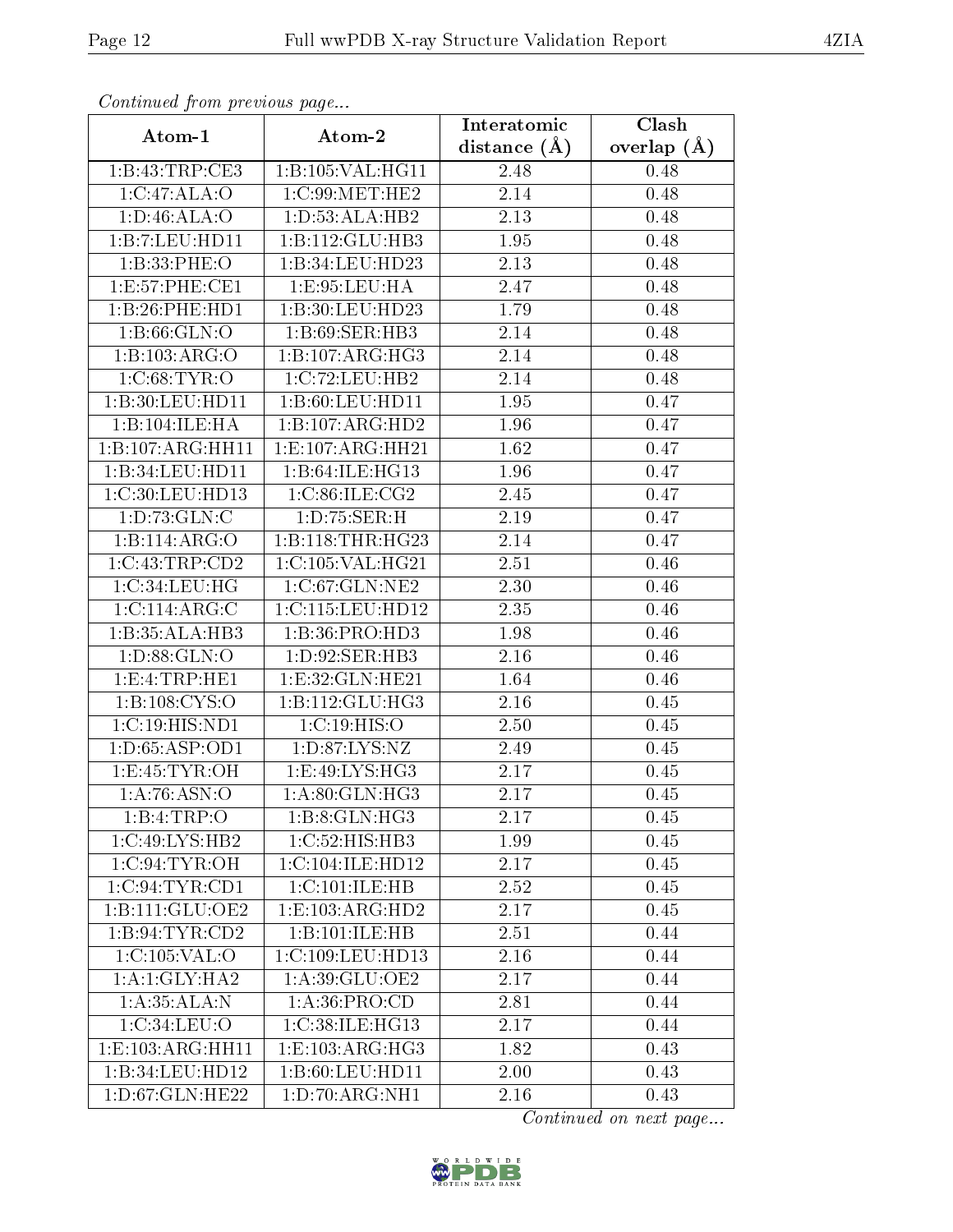|                             |                      | Interatomic       | Clash         |
|-----------------------------|----------------------|-------------------|---------------|
| Atom-1                      | Atom-2               | distance $(A)$    | overlap $(A)$ |
| 1:A:49:LYS:HB2              | 1: A:52: HIS: CD2    | 2.54              | 0.43          |
| 1:B:83:LEU:HD23             | 1:B:83:LEU:HA        | 1.70              | 0.43          |
| 1:C:97:LYS:HB3              | 1: C: 100: GLU: HG3  | 2.00              | 0.43          |
| 1:D:7:LEU:HD23              | 1: D: 116: LEU: HD21 | 2.00              | 0.43          |
| 1: D:68: TYR: HA            | 1:D:83:LEU:HD12      | 2.00              | 0.43          |
| 1: E: 108: CYS:O            | 1:E:112:GLU:HG3      | 2.19              | 0.43          |
| 1: E:87: LYS:O              | 1:E:91:GLN:HG2       | 2.19              | 0.43          |
| 1:C:17:GLN:C                | 1:C:19:HIS:H         | 2.20              | 0.42          |
| 1: B:94: TYR: CE1           | 1:B:101:ILE:HD13     | $\overline{2}.54$ | 0.42          |
| 1:B:95:LEU:HD13             | 1:B:95:LEU:C         | 2.39              | 0.42          |
| 1:C:101:ILE:HG23            | 1:C:102:ALA:N        | 2.34              | 0.42          |
| 1:B:34:LEU:HD12             | 1:B:60:LEU:CD1       | 2.50              | 0.42          |
| 1:C:2:SER:N                 | 1:C:39:GLU:OE1       | 2.53              | 0.42          |
| 1:C:43:TRP:CE3              | 1:C:105:VAL:HG21     | 2.54              | 0.42          |
| 1:E:103:ARG:NH1             | 1:E:103:ARG:HG3      | 2.35              | 0.42          |
| 1:A:16:GLU:OE1              | 1:A:16:GLU:HA        | 2.19              | 0.42          |
| 1: D:86: ILE: O             | 1: D: 90: LEU: HG    | 2.20              | 0.42          |
| 1:E:86:ILE:HG13             | 1: E:86: ILE:H       | 1.70              | 0.41          |
| $1: D: 7\overline{3:GLN:C}$ | 1: D: 75: SER: N     | 2.74              | 0.41          |
| 1:B:73:GLN:HG2              | 1:C:45:TYR:OH        | 2.20              | 0.41          |
| 1:B:71:PHE:CD2              | 1:B:79:TYR:HB3       | 2.56              | 0.41          |
| 1:C:28:MET:SD               | 1: D: 78: LEU: HA    | 2.60              | 0.41          |
| 1: D: 8: GLN: NE2           | 5:D:301:HOH:O        | 2.53              | 0.41          |
| 1: A:34:LEU:O               | 1:A:38:ILE:HG13      | 2.21              | 0.41          |
| 1:C:29:GLU:O                | 1:C:33:PHE:HD1       | 2.03              | 0.41          |
| 1: E: 12: THR: HA           | 1: E: 15: LEU: HG    | 2.03              | 0.41          |
| 1:A:2:SER:O                 | 1: A:5: ASN: HB2     | 2.21              | 0.41          |
| 1:B:107:ARG:HG2             | 1:B:107:ARG:HH11     | 1.86              | 0.40          |
| 1:D:117:GLN:O               | 1: D: 121: THR: HG23 | 2.21              | 0.40          |
| 1: E:49: LYS: HE3           | 1: E:51: SER:OG      | 2.21              | 0.40          |

All (2) symmetry-related close contacts are listed below. The label for Atom-2 includes the symmetry operator and encoded unit-cell translations to be applied.

| Atom-1                       | Atom-2                    | Interatomic<br>distance $(A)$ | Clash<br>overlap $(A)$ |
|------------------------------|---------------------------|-------------------------------|------------------------|
| 1:B:88:GLN:OE1               | 1:B:88:GLN:OE1[6]<br>5661 | -84                           | 1.36                   |
| $1-C.88 \cdot GLN \cdot NE2$ | 1:C:88:GLN:NE2[6]<br>5661 | .84                           | I.36                   |

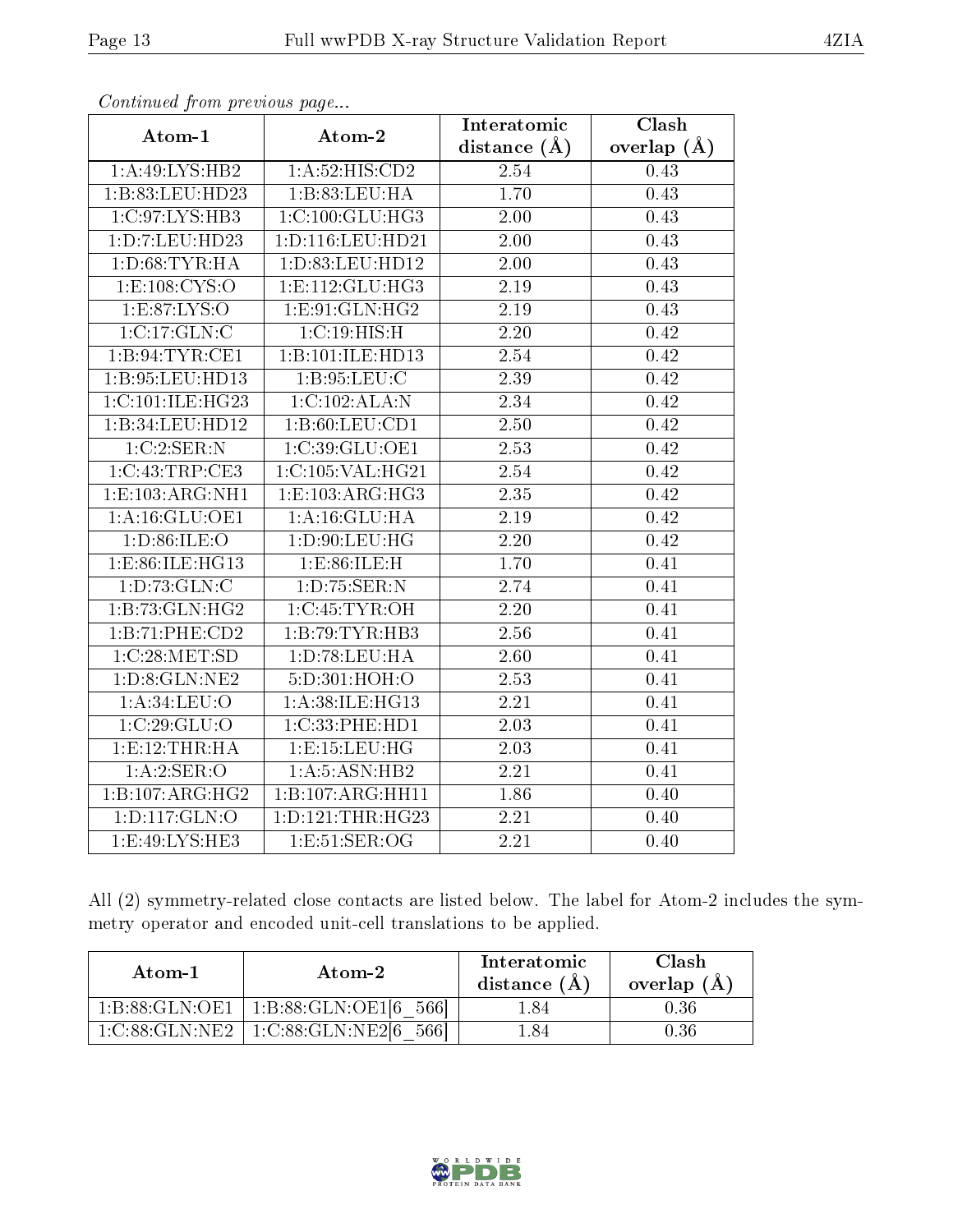### 5.3 Torsion angles (i)

#### 5.3.1 Protein backbone  $(i)$

In the following table, the Percentiles column shows the percent Ramachandran outliers of the chain as a percentile score with respect to all X-ray entries followed by that with respect to entries of similar resolution.

The Analysed column shows the number of residues for which the backbone conformation was analysed, and the total number of residues.

| Mol | Chain   | Analysed         | Favoured    | Allowed   | Outliers         | <b>Percentiles</b> |     |
|-----|---------|------------------|-------------|-----------|------------------|--------------------|-----|
|     | А       | $122/129$ (95%)  | 118 (97%)   | $4(3\%)$  | $\left( \right)$ | 100                | 100 |
|     | B       | $122/129$ (95%)  | 117 (96%)   | 5(4%)     | $\overline{0}$   | 100                | 100 |
|     | $\rm C$ | $100/129$ (78%)  | 91 $(91\%)$ | $9(9\%)$  | $\overline{0}$   | 100                | 100 |
|     | D       | $124/129$ (96%)  | 114 (92%)   | $10(8\%)$ | $\overline{0}$   | 100                | 100 |
|     | E       | $121/129$ (94\%) | 119 (98\%)  | $2(2\%)$  | $\overline{0}$   | 100                | 100 |
| All | All     | 589/645 (91%)    | 559 (95%)   | $30(5\%)$ | $\overline{0}$   | 100                | 100 |

There are no Ramachandran outliers to report.

#### 5.3.2 Protein sidechains  $(i)$

In the following table, the Percentiles column shows the percent sidechain outliers of the chain as a percentile score with respect to all X-ray entries followed by that with respect to entries of similar resolution.

The Analysed column shows the number of residues for which the sidechain conformation was analysed, and the total number of residues.

| Mol | Chain         | Analysed        | Rotameric    | Outliers   | Percentiles |    |
|-----|---------------|-----------------|--------------|------------|-------------|----|
|     | A             | $111/113$ (98%) | 107 $(96\%)$ | $4(4\%)$   | 35          | 64 |
|     | B             | $111/113$ (98%) | 109 (98%)    | $2(2\%)$   | 59          | 83 |
|     | $\mathcal{C}$ | 96/113(85%)     | 91 (95%)     | 5(5%)      | 23          | 49 |
|     | D             | $112/113$ (99%) | 111 (99%)    | $1(1\%)$   | 78          | 92 |
|     | E             | $111/113$ (98%) | 104 $(94\%)$ | $7(6\%)$   | 18          | 40 |
| All | All           | $541/565(96\%)$ | 522 (96%)    | 19 $(4\%)$ | 36          | 65 |

All (19) residues with a non-rotameric sidechain are listed below:

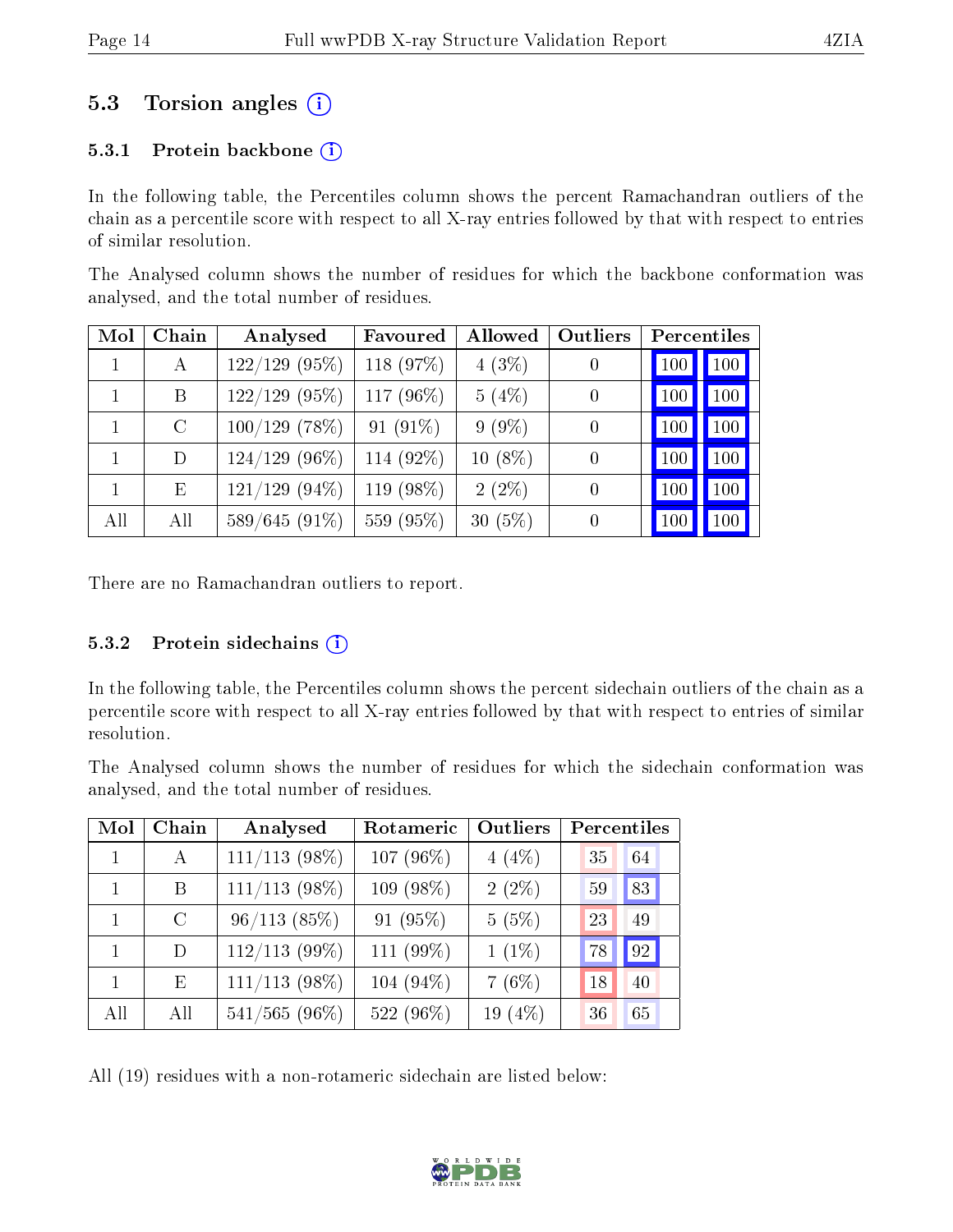| Mol            | Chain                                              | Res             | $\bf Type$              |
|----------------|----------------------------------------------------|-----------------|-------------------------|
| $\mathbf{1}$   | $\boldsymbol{A}$                                   | 12              | <b>THR</b>              |
| $\mathbf{1}$   | $\overline{A}$                                     | $\overline{61}$ | LEU                     |
| $\mathbf{1}$   | $\overline{A}$                                     | 76              | <b>ASN</b>              |
| $\mathbf{1}$   | $\overline{A}$                                     | 84              | ARG                     |
| $\overline{1}$ | $\overline{\mathrm{B}}$                            | 65              | ASP                     |
| $\mathbf{1}$   | $\overline{\mathrm{B}}$                            | 73              | <b>GLN</b>              |
| $\mathbf{1}$   | $\overline{C}$                                     | 25              | SER                     |
| $\mathbf{1}$   | $\frac{\overline{\text{C}}}{\overline{\text{C}}}}$ | $\overline{55}$ | LEU                     |
| $\overline{1}$ |                                                    | $\overline{66}$ | $\overline{\text{GLN}}$ |
| $\mathbf{1}$   |                                                    | 70              | ARG                     |
| $\mathbf{1}$   |                                                    | 95              | $\overline{\text{LEU}}$ |
| $\mathbf{1}$   | $\overline{\rm D}$                                 | 92              | <b>SER</b>              |
| $\mathbf{1}$   | $\overline{\mathrm{E}}$                            | 18              | LEU                     |
| $\mathbf{1}$   | $\overline{\mathrm{E}}$                            | 33              | PHE                     |
| $\mathbf{1}$   | $\overline{E}$                                     | 77              | <b>VAL</b>              |
| $\overline{1}$ | $\overline{\mathrm{E}}$                            | 84              | $\rm{ARG}$              |
| $\mathbf{1}$   | $\overline{\mathrm{E}}$                            | 97              | <b>LYS</b>              |
| $\mathbf{1}$   | $\overline{\mathrm{E}}$                            | 105             | <b>VAL</b>              |
| $\mathbf{1}$   | $\overline{E}$                                     | 117             | $_{\rm GLN}$            |

Some sidechains can be flipped to improve hydrogen bonding and reduce clashes. All (28) such sidechains are listed below:

| Mol            | Chain                   | Res             | $_{\rm Type}$             |
|----------------|-------------------------|-----------------|---------------------------|
| $\mathbf 1$    | $\overline{\rm A}$      | $\overline{5}$  | <b>ASN</b>                |
| $\mathbf{1}$   | $\overline{A}$          | 20              | <b>GLN</b>                |
| $\overline{1}$ | $\overline{A}$          | 32              | <b>GLN</b>                |
| $\overline{1}$ | $\overline{A}$          | $\overline{73}$ | $\overline{\text{GLN}}$   |
| $\mathbf{1}$   | $\overline{A}$          | 80              | $\overline{\text{GLN}}$   |
| $\overline{1}$ | $\overline{A}$          | $\overline{81}$ | $\overline{HIS}$          |
| $\mathbf{1}$   | $\overline{A}$          | 82              | <b>ASN</b>                |
| $\overline{1}$ | $\overline{\mathrm{B}}$ | $\overline{5}$  | $\overline{\mathrm{ASN}}$ |
| $\overline{1}$ | $\overline{\text{B}}$   | $\overline{6}$  | $\overline{\text{GLN}}$   |
| $\mathbf{1}$   | $\overline{\mathbf{B}}$ | 19              | $\overline{HIS}$          |
| $\overline{1}$ | $\overline{\mathrm{B}}$ | 67              | $\overline{{\rm GLN}}$    |
| $\mathbf{1}$   | Β                       | 82              | <b>ASN</b>                |
| $\overline{1}$ | $\overline{\mathrm{B}}$ | 88              | $\overline{\text{GLN}}$   |
| $\mathbf{1}$   | $\overline{\mathrm{B}}$ | 91              | <b>GLN</b>                |
| $\mathbf{1}$   | $\overline{\text{B}}$   | 124             | $\widetilde{{\rm GLN}}$   |
| $\overline{1}$ | $\overline{C}$          | 3               | $\overline{\text{GLN}}$   |
| $\mathbf{1}$   | $\overline{\rm C}$      | $\overline{5}$  | $\overline{A}$ SN         |
| $\overline{1}$ | $\overline{D}$          | $\overline{5}$  | $\overline{\mathrm{ASN}}$ |
| $\mathbf{1}$   | $\overline{\rm D}$      | $\overline{6}$  | <b>GLN</b>                |
| $\overline{1}$ | D                       | $\overline{8}$  | GLN                       |

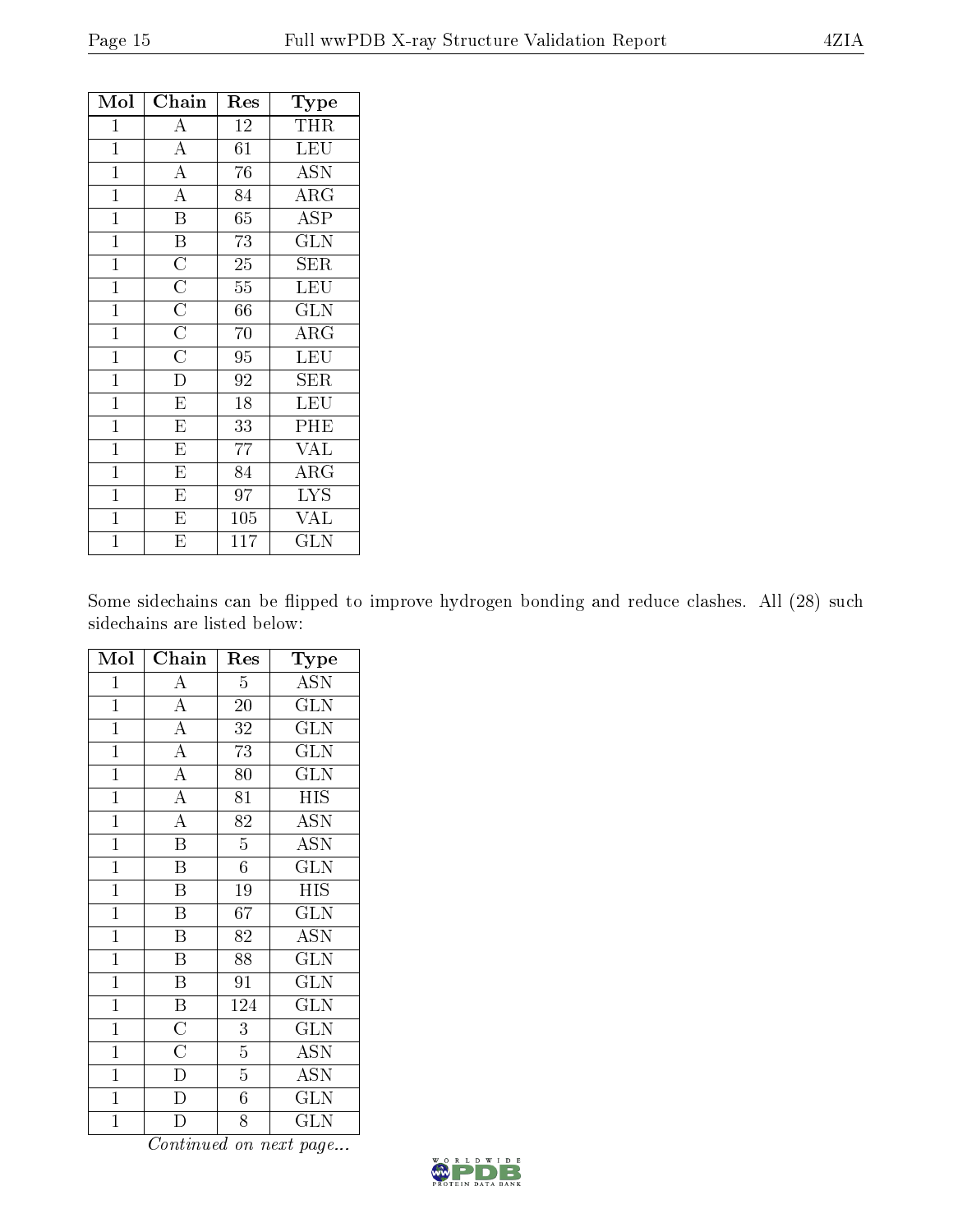| Mol | Chain  | Res | <b>Type</b> |
|-----|--------|-----|-------------|
|     | $\Box$ | 67  | <b>GLN</b>  |
|     | D      | 80  | <b>GLN</b>  |
|     | $\Box$ | 117 | <b>GLN</b>  |
|     | E      | 17  | <b>GLN</b>  |
|     | Ε      | 19  | <b>HIS</b>  |
|     | E      | 32  | <b>GLN</b>  |
|     | E      | 82  | <b>ASN</b>  |
|     | F.     | 117 | <b>GLN</b>  |

#### 5.3.3 RNA [O](https://www.wwpdb.org/validation/2017/XrayValidationReportHelp#rna)i

There are no RNA molecules in this entry.

#### 5.4 Non-standard residues in protein, DNA, RNA chains (i)

There are no non-standard protein/DNA/RNA residues in this entry.

### 5.5 Carbohydrates (i)

There are no carbohydrates in this entry.

### 5.6 Ligand geometry  $(i)$

Of 3 ligands modelled in this entry, 2 are monoatomic - leaving 1 for Mogul analysis.

In the following table, the Counts columns list the number of bonds (or angles) for which Mogul statistics could be retrieved, the number of bonds (or angles) that are observed in the model and the number of bonds (or angles) that are defined in the Chemical Component Dictionary. The Link column lists molecule types, if any, to which the group is linked. The Z score for a bond length (or angle) is the number of standard deviations the observed value is removed from the expected value. A bond length (or angle) with  $|Z| > 2$  is considered an outlier worth inspection. RMSZ is the root-mean-square of all Z scores of the bond lengths (or angles).

| $\bf{Mol}$<br>$\mid$ Type $\mid$ Chain $\mid$ Res $\mid$ |    |   | Link | Bond lengths   |                  |      | Bond angles                          |       |      |           |
|----------------------------------------------------------|----|---|------|----------------|------------------|------|--------------------------------------|-------|------|-----------|
|                                                          |    |   |      |                | Counts '         |      | $ RMSZ $ $\# Z  > 2$   Counts   RMSZ |       |      | $\pm  Z $ |
|                                                          | MT | ∸ | 201  | $\blacksquare$ | 022<br>J . 4 . 4 | 0.00 | $\sim$                               | 0.1,1 | 0.00 | $\sim$    |

There are no bond length outliers.

There are no bond angle outliers.

There are no chirality outliers.

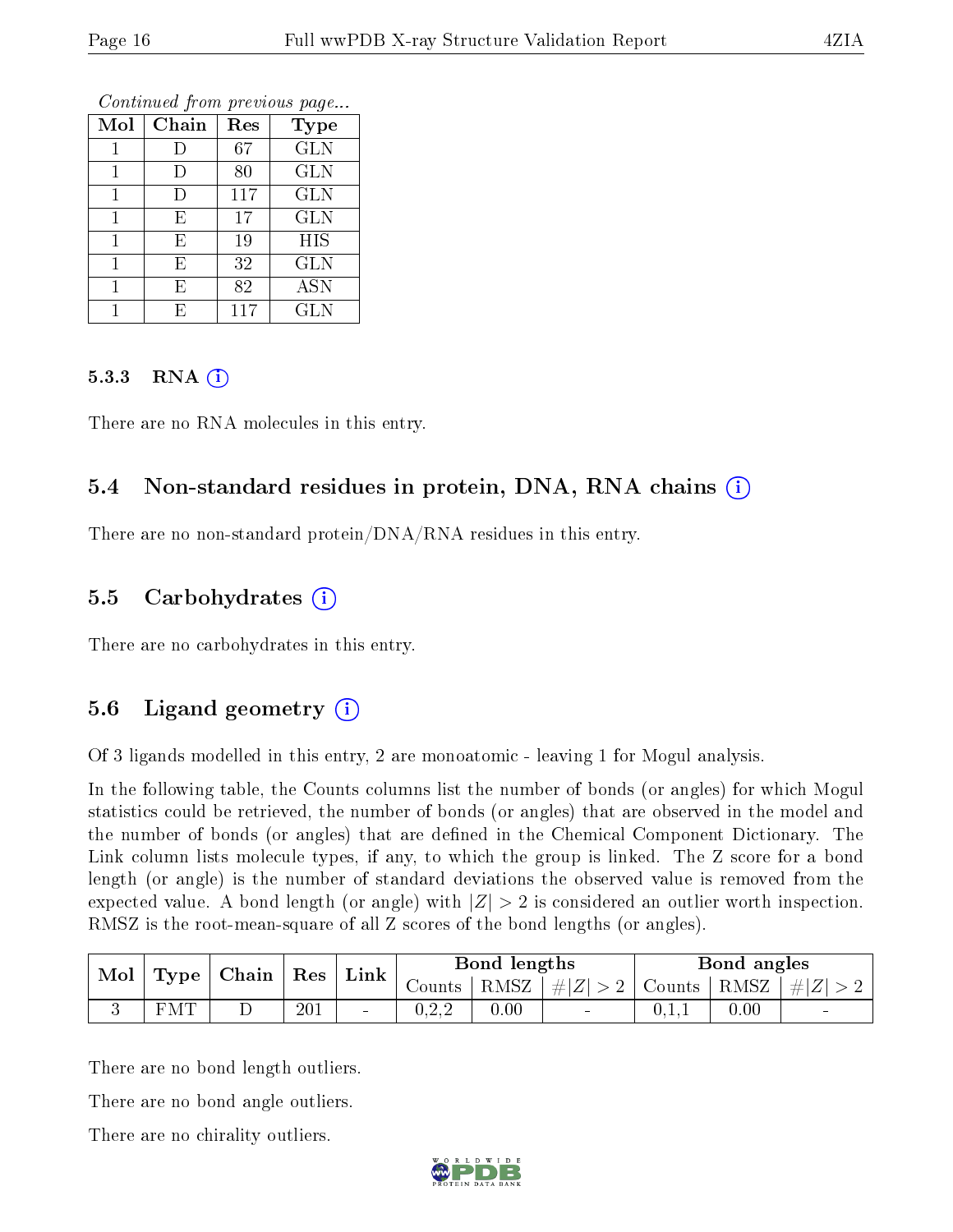There are no torsion outliers.

There are no ring outliers.

No monomer is involved in short contacts.

### 5.7 [O](https://www.wwpdb.org/validation/2017/XrayValidationReportHelp#nonstandard_residues_and_ligands)ther polymers (i)

There are no such residues in this entry.

## 5.8 Polymer linkage issues (i)

There are no chain breaks in this entry.

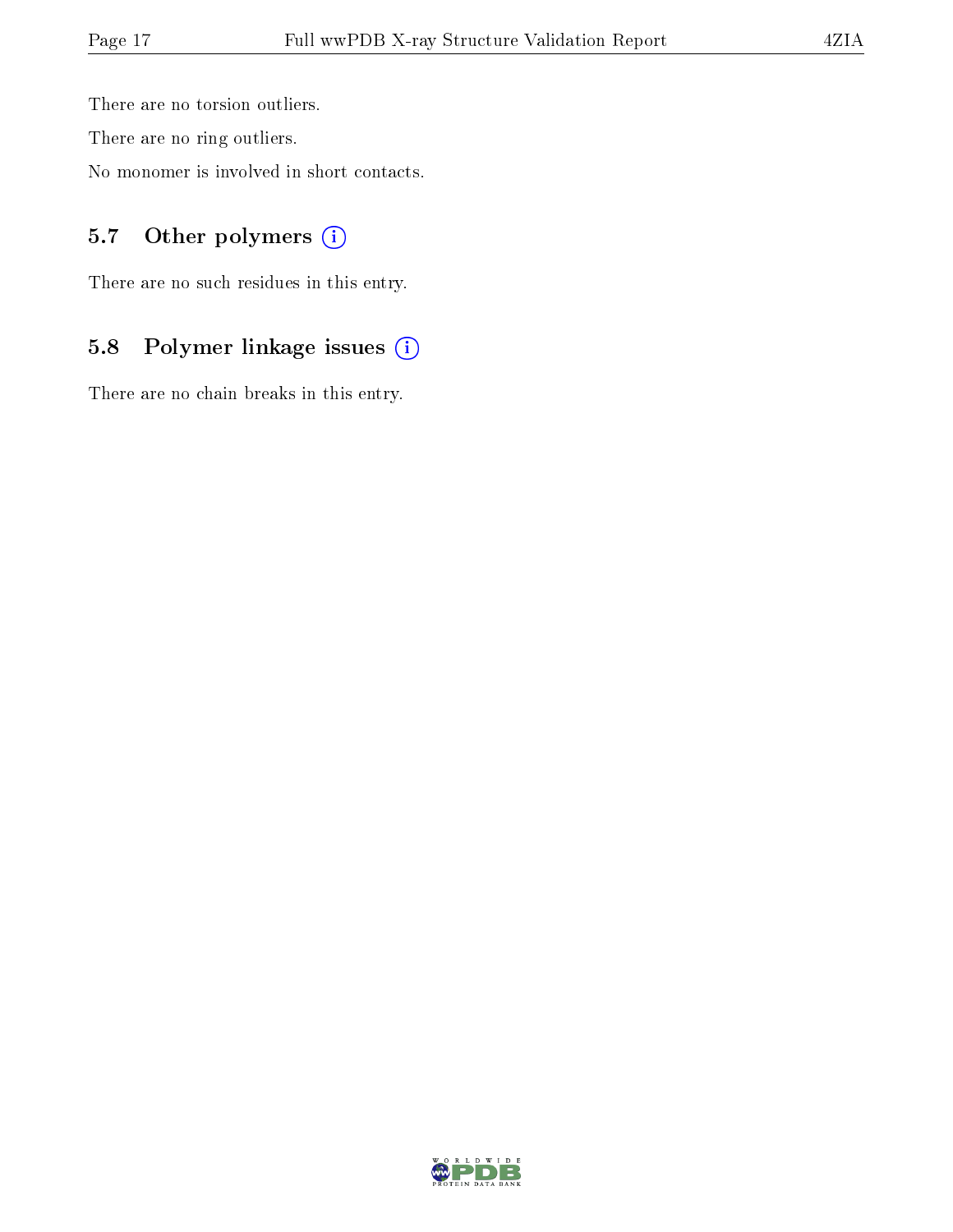## 6 Fit of model and data  $(i)$

## 6.1 Protein, DNA and RNA chains  $(i)$

In the following table, the column labelled  $#RSRZ> 2'$  contains the number (and percentage) of RSRZ outliers, followed by percent RSRZ outliers for the chain as percentile scores relative to all X-ray entries and entries of similar resolution. The OWAB column contains the minimum, median,  $95<sup>th</sup>$  percentile and maximum values of the occupancy-weighted average B-factor per residue. The column labelled ' $Q< 0.9$ ' lists the number of (and percentage) of residues with an average occupancy less than 0.9.

| Mol | Chain         | Analysed         | $<$ RSRZ $>$ | $\#\text{RSRZ}{>}2$                   | $OWAB(A^2)$      | Q <sub>0.9</sub> |
|-----|---------------|------------------|--------------|---------------------------------------|------------------|------------------|
|     | А             | $124/129$ (96\%) | $-0.12$      | $(2\%)$<br>59<br>60<br>3 <sub>0</sub> | 25, 47, 86, 106  | $\theta$         |
|     | Β             | $124/129$ (96\%) | 0.15         | 9(7%)<br>15<br>13                     | 30, 55, 101, 109 | $\theta$         |
|     | $\mathcal{C}$ | $104/129$ (80\%) | 0.23         | $\sqrt{8}$<br>$10(9\%)$<br> 6         | 29, 61, 105, 109 | $\theta$         |
|     | $\mathcal{D}$ | $126/129$ (97\%) | $-0.09$      | $3(2\%)$<br>59<br>60                  | 22, 42, 84, 98   | $\Omega$         |
|     | Ε             | $123/129$ (95%)  | 0.39         | 17 <sup>1</sup><br>$8(6\%)$<br>18     | 52, 75, 94, 98   | $\Omega$         |
| All | All           | $601/645(93\%)$  | 0.11         | 33 $(5%)$<br>25<br>24                 | 22, 58, 97, 109  | $\Omega$         |

All (33) RSRZ outliers are listed below:

| Mol            | Chain                   | Res                | Type                       | <b>RSRZ</b> |
|----------------|-------------------------|--------------------|----------------------------|-------------|
| $\mathbf{1}$   | D                       | 124                | $\overline{\text{GLN}}$    | 4.1         |
| $\overline{1}$ | B                       | 13                 | $\rm{ARG}$                 | 3.8         |
| $\overline{1}$ | $\overline{C}$          | 18                 | <b>LEU</b>                 | 3.7         |
| $\overline{1}$ | $\overline{\text{C}}$   | 23                 | $\overline{\text{SER}}$    | $3.5\,$     |
| $\mathbf{1}$   | B                       | 121                | <b>THR</b>                 | 3.3         |
| $\overline{1}$ | $\overline{\mathrm{E}}$ | 120                | $\overline{\rm ALA}$       | 3.3         |
| $\mathbf{1}$   | B                       | 123                | ALA                        | $3.2\,$     |
| $\mathbf{1}$   | $\overline{\rm C}$      | $20\,$             | <b>GLN</b>                 | 3.2         |
| $\mathbf{1}$   | $\mathbf D$             | 70                 | $\rm{ARG}$                 | $3.0\,$     |
| $\mathbf{1}$   | $\overline{\rm C}$      | 24                 | <b>ASP</b>                 | 3.0         |
| $\mathbf{1}$   | E                       | $\overline{0}$     | <b>PRO</b>                 | $3.0\,$     |
| $\overline{1}$ | $\overline{\rm A}$      | 120                | <b>ALA</b>                 | $3.0\,$     |
| $\mathbf{1}$   | $\overline{\rm D}$      | $-1$               | <b>GLY</b>                 | 2.9         |
| $\mathbf{1}$   | $\overline{E}$          | 96                 | GLU                        | 2.8         |
| $\mathbf{1}$   | $\overline{C}$          | 110                | TRP                        | 2.7         |
| $\overline{1}$ | $\overline{\mathrm{B}}$ | 12                 | <b>THR</b>                 | 2.7         |
| $\mathbf{1}$   | E                       | 122                | <b>ALA</b>                 | 2.6         |
| $\mathbf{1}$   | $\overline{\rm C}$      | 115                | LEU                        | 2.5         |
| $\overline{1}$ | B                       | 24                 | ASP                        | $2.5\,$     |
| $\mathbf{1}$   | E<br>$\sim$             | 75<br>$\mathbf{r}$ | <b>SER</b><br>$\mathbf{r}$ | 2.5         |